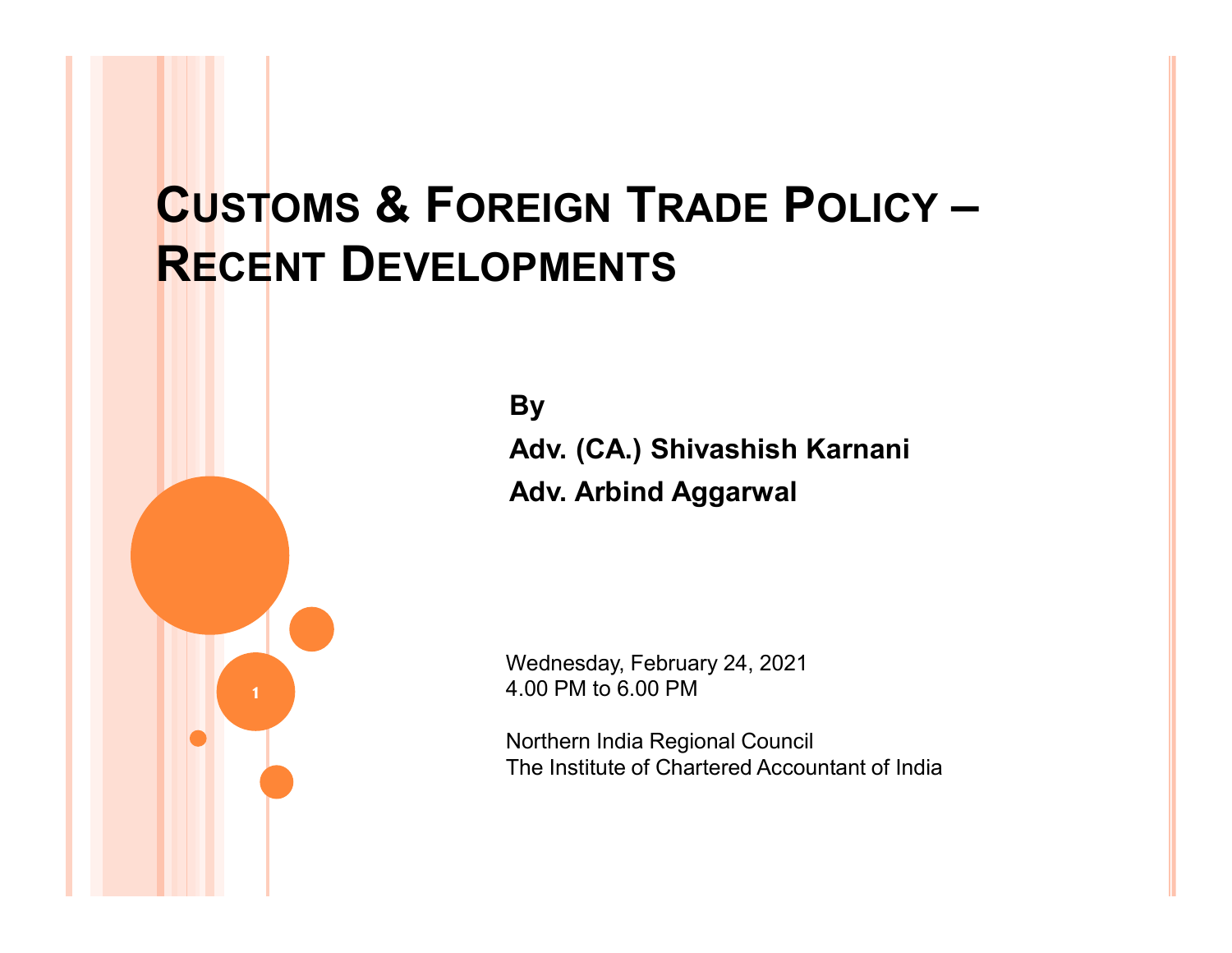## AGENDA

- 
- **AGENDA**<br>1. Brief Introduction to Indian Customs;<br>2. Brief Introduction to Foreign Trade Policy;<br>3. Importance of World Customs Organization ("V
- **AGENDA**<br>1. Brief Introduction to Indian Customs;<br>2. Brief Introduction to Foreign Trade Policy;<br>3. Importance of World Customs Organization ("WCO"<br>4. Trade Facilitation Measures made available by India **AGENDA**<br>
1. Brief Introduction to Indian Customs;<br>
2. Brief Introduction to Foreign Trade Policy;<br>
3. Importance of World Customs Organizatic<br>
4. Trade Facilitation Measures made availab<br>
5. Customs Faceless Assessment;<br> AGENDA<br>
1. Brief Introduction to Indian Customs;<br>
2. Brief Introduction to Foreign Trade Policy<br>
3. Importance of World Customs Organizati<br>
4. Trade Facilitation Measures made availa<br>
5. Customs Faceless Assessment;<br>
6. ED AGENDA<br>
1. Brief Introduction to Indian Customs;<br>
2. Brief Introduction to Foreign Trade Policy;<br>
3. Importance of World Customs Organization ("WCO")<br>
4. Trade Facilitation Measures made available by India<br>
5. Customs Face
- **AGENDA**<br>1. Brief Introduction to Indian Customs;<br>2. Brief Introduction to Foreign Trade Policy;<br>3. Importance of World Customs Organization ("WCO");<br>4. Trade Facilitation Measures made available by Indian Customs<br>5. Custo AGENDA<br>
1. Brief Introduction to Indian Customs;<br>
2. Brief Introduction to Foreign Trade Policy;<br>
3. Importance of World Customs Organization ("WCO");<br>
4. Trade Facilitation Measures made available by Indian Customs;<br>
5. C **AGENDA**<br>
1. Brief Introduction to Indian Customs;<br>
2. Brief Introduction to Foreign Trade Policy;<br>
3. Importance of World Customs Organization ("WCO");<br>
4. Trade Facilitation Measures made available by Indian Custor<br>
5. C
- 
- 
- 
- 1. Brief Introduction to Indian Customs;<br>
2. Brief Introduction to Foreign Trade Po<br>
3. Importance of World Customs Organi<br>
4. Trade Facilitation Measures made av<br>
5. Customs Faceless Assessment;<br>
6. EDI/Policy Initiatives 2. Brief Introduction to Foreign Trade Po<br>
3. Importance of World Customs Organi<br>
4. Trade Facilitation Measures made av<br>
5. Customs Faceless Assessment;<br>
6. EDI/Policy Initiatives by DGFT;<br>
7. Bilateral/Multilateral/Regio 3. Importance of World Customs Organization ("WCO"<br>
4. Trade Facilitation Measures made available by India<br>
5. Customs Faceless Assessment;<br>
6. EDI/Policy Initiatives by DGFT;<br>
7. Bilateral/Multilateral/Regional Agreements 4. Trade Facilitation Measures made av<br>5. Customs Faceless Assessment;<br>6. EDI/Policy Initiatives by DGFT;<br>7. Bilateral/Multilateral/Regional Agreen<br>8. Authorised Economic Operator (AEO<br>9. Incentive Schemes;<br>10. Export bene 5. Customs Faceless Assessment;<br>6. EDI/Policy Initiatives by DGFT;<br>7. Bilateral/Multilateral/Regional Agreen<br>8. Authorised Economic Operator (AEO<br>9. Incentive Schemes;<br>10. Export benefits;<br>11. Customs In-Bond Manufacturing 6. EDI/Policy Initiatives by DGFT;<br>7. Bilateral/Multilateral/Regional Agreements;<br>8. Authorised Economic Operator (AEO) Programme;<br>9. Incentive Schemes;<br>10. Export benefits;<br>11. Customs In-Bond Manufacturing Scheme;<br>12. CA
- 
- 
- 
- 
- 
-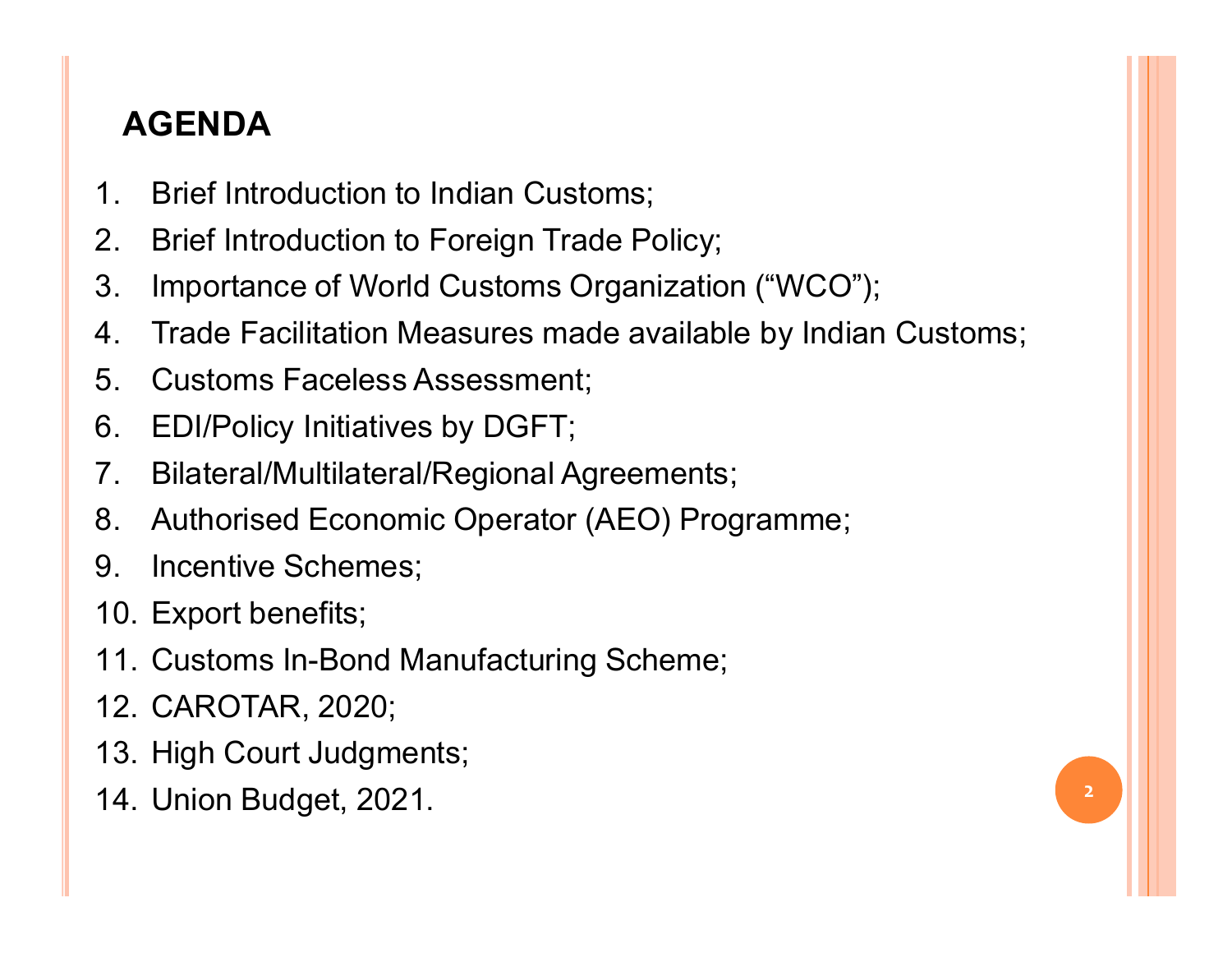### 1. Brief Introduction to Customs Duty

1. Brief Introduction to Customs Duty<br>As per the ancient custom, a merchant entering a kingdom with his goods<br>had to make a suitable gift to the King. In the course of time, this 'custom'<br>was formalised into 'Customs Duty' 1. Brief Introduction to Customs Duty<br>As per the ancient custom, a merchant entering a kingdom with his goods<br>had to make a suitable gift to the King. In the course of time, this 'custom'<br>was formalised into 'Customs Duty' 1. Brief Introduction to Customs Duty<br>As per the ancient custom, a merchant entering a kingdom with his goods<br>had to make a suitable gift to the King. In the course of time, this 'custom'<br>was formalised into 'Customs Duty' 1. Brief Introduction to Customs Duty<br>As per the ancient custom, a merchant entering a kingdom with his goods<br>had to make a suitable gift to the King. In the course of time, this 'custom'<br>was formalised into 'Customs Duty' **1. Brief Introduction to Customs Duty**<br>
As per the ancient custom, a merchant entering a kingdom with his goods<br>
had to make a suitable gift to the King. In the course of time, this 'custom'<br>
was formalised into 'Customs **Example 13 of the Union List of the 7th Schedule to the Constitution of the Pine 11 of the Schedule to the Schedule to the Constitution Christian are of the 11 of the 7th Schedule to the Constitution of India<br>Present day** 

1. Brief Introduction to Customs Duty<br>
As per the ancient custom, a merchant entering a kingdom with his goods<br>
had to make a suitable gift to the King. In the course of time, this 'custom'<br>
was formalised into 'Customs D 1. **Brief Introduction to Customs Duty**<br>
As per the ancient custom, a merchant entering a kingdom with his goods<br>
had to make a suitable gift to the King. In the course of time, this 'custom'<br>
was formalised into 'Customs **1. Brief Introduction to Customs Duty**<br>As per the ancient custom, a merchant entering a kingdom with his goods<br>had to make a suitable gift to the King. In the course of time, this 'custom'<br>was formalised into 'Customs Du As per the ancient custom, a merchant entering a kingdom with his goods<br>had to make a suitable gift to the King. In the course of time, this 'custom'<br>was formalised into 'Customs Duty'. The word 'customs', indicates that As per the ancient custom, a mericulant entering a kingdom with his goods<br>had to make a suitable gift to the King. In the course of time, this 'custom'<br>was formalised into 'Customs Duty'. The word' customs', indicates tha was iomialised into Customs Duty : The word customs, motiodes that it is<br>a very old tax may right from the Veda period.<br>Entry 83 of the Union List of the 7<sup>th</sup> Schedule to the Constitution of India<br>empowers the Central Gov a very old tax hray right nont the veda period.<br>
Entry 83 of the Union List of the 7<sup>th</sup> Schedule to the Constitution of India<br>
empowers the Central Govt. to levy the customs duty. The Customs Act,<br>
1962 was passed to cons Present day Customs Duty has its origin to British period.<br>
Entry 83 of the Union List of the 7<sup>th</sup> Schedule to the Constitution of India<br>
empowers the Central Govt. to levy the customs duty. The Customs Act,<br>
1962 was pas Fresent day customs Duty has its origin to British period.<br>
Entry 83 of the Union List of the 7<sup>th</sup> Schedule to the Constitution of India<br>
empowers the Central Govt. to levy the customs duty. The Customs Act,<br>
1962 was pa Entry 83 of the Union List of the 7<sup>th</sup> Schedule to the Constitution of India<br>empowers the Central Govt. to levy the customs duty. The Customs Act,<br>1962 was passed to consolidate Sea Customs Act, Land Customs Act and<br>provi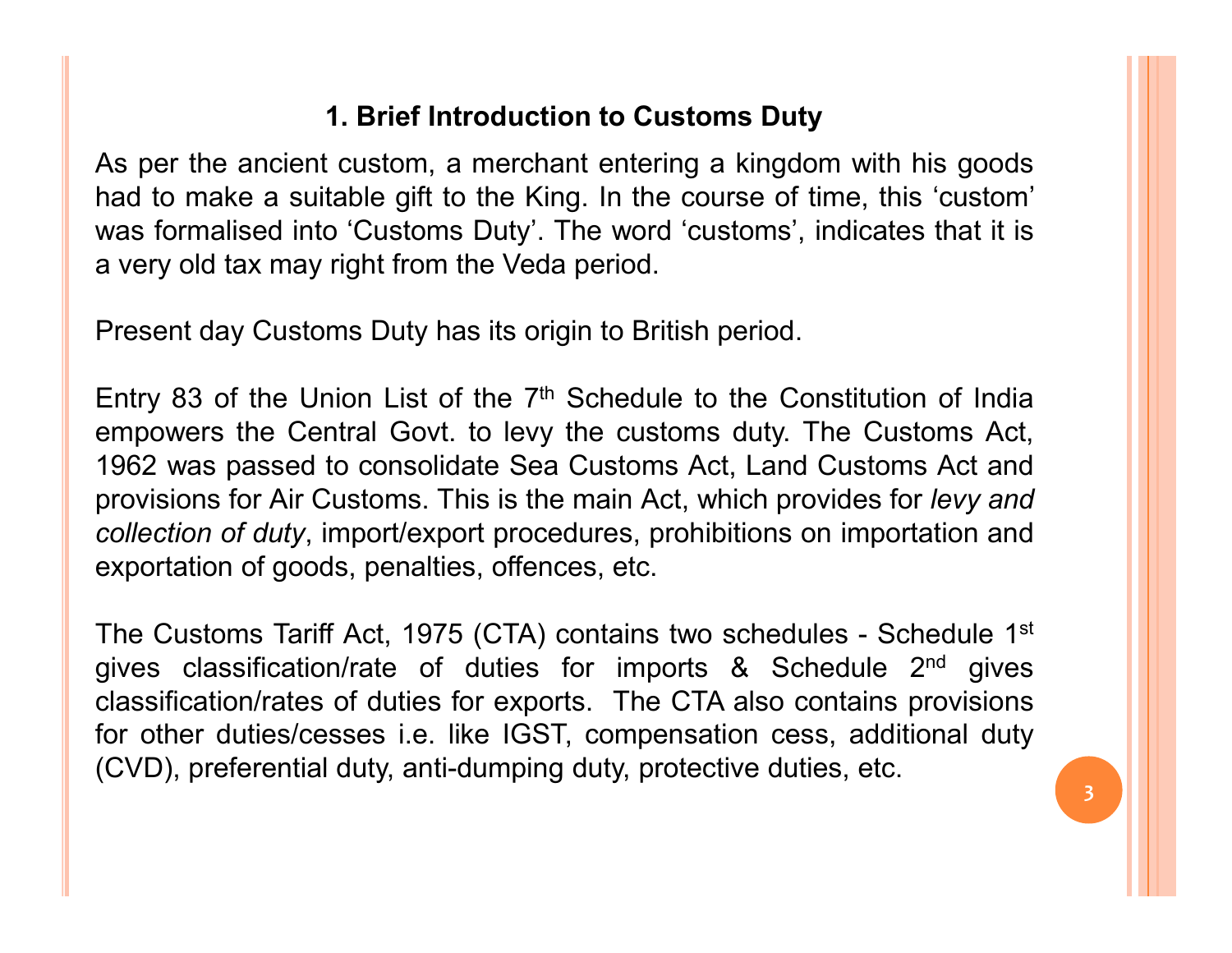## 2. Brief Introduction to Foreign Trade Policy

2. Brief Introduction to Foreign Trade Policy<br>The Foreign Trade Policy (FTP), is notified by Central Government, in<br>exercise of powers conferred under S. 5 of the Foreign Trade (Development<br>& Regulation) Act, 1992 [FT (D&R 2. Brief Introduction to Foreign Trade Policy<br>The Foreign Trade Policy (FTP), is notified by Central Government, in<br>exercise of powers conferred under S. 5 of the Foreign Trade (Development<br>& Regulation) Act, 1992 [FT (D&R 2. Brief Introduction to Foreign Trade Policy<br>
The Foreign Trade Policy (FTP), is notified by Central Government, in<br>
exercise of powers conferred under S. 5 of the Foreign Trade (Development<br>
& Regulation) Act, 1992 [FT ( **2. Brief Introduction to Foreign Tra**<br>The Foreign Trade Policy (FTP), is notified by Center<br>exercise of powers conferred under S. 5 of the Foreign<br>& Regulation) Act, 1992 [FT (D&R) Act], as amenes<br>notified for 5 years.<br>Th 2. Brief Introduction to Foreign Trade Policy<br>
The Foreign Trade Policy (FTP), is notified by Central Government, in<br>
exercise of powers conferred under S. 5 of the Foreign Trade (Development<br>
& Regulation) Act, 1992 [FT ( 2. Brief Introduction to Foreign Trade Policy<br>
The Foreign Trade Policy (FTP), is notified by Central Government, in<br>
exercise of powers conferred under S. 5 of the Foreign Trade (Development<br>
& Regulation) Act, 1992 [FT ( 2. Brief Introduction to Foreign Trade Policy<br>
The Foreign Trade Policy (FTP), is notified by Central Government, in<br>
exercise of powers conferred under S. 5 of the Foreign Trade (Development<br>
& Regulation) Act, 1992 [FT ( **2. Brief Introduction to Foreign Trade Policy**<br>The Foreign Trade Policy (FTP), is notified by Central Government, in<br>exercise of powers conferred under S. 5 of the Foreign Trade (Development<br>& Regulation) Act, 1992 [FT (D 2. Brief introduction to Foreign Trade Policy<br>
The Foreign Trade Policy (FTP), is notified by Central Government, in<br>
exercise of powers conferred under S. 5 of the Foreign Trade (Development<br>
& Regulation) Act, 1992 [FT (

competitive. Exercise of powers conferred under s. 5 of the Potelgin Trade (Development<br>& Regulation) Act, 1992 [FT (D&R) Act], as amended. FTP is generally<br>notified for 5 years.<br>The Foreign Trade Policy (FTP), 2015-2020, (as updated)

Foreign Trade (DGFT) who may, by means of a Public Notice, notify Hand Book of Procedures, including Appendices and Aayat Niryat Forms or α Regulation) Act, 1992 [F1 (DαR) Act], as alterided. FTF is generally<br>notified for 5 years.<br>The Foreign Trade Policy (FTP), 2015-2020.(as updated) is in force at<br>present and it is due for renewal/amendment effective 1<sup>st</sup> The Foreign Trade Policy (FTP), 2015-2020.(as updated) is in force at<br>present and it is due for renewal/amendment effective 1<sup>st</sup> April, 2021.<br>All exports and imports made are, governed by the FTP, unless otherwise<br>specifi The Foreign Trade Policy (FTP), 2015-2020, (as updated) is in force at<br>present and it is due for renewal/amendment effective 1<sup>st</sup> April, 2021.<br>All exports and imports made are, governed by the FTP, unless otherwise<br>specif The Poteign Trade Policy (PTP), 2013-2020, (as updated) is in folce at<br>present and it is due for renewal/amendment effective 1<sup>st</sup> April, 2021.<br>All exports and imports made are, governed by the FTP, unless otherwise<br>specif present and it is due for renewaramentiment enective 1<sup>23</sup>April, 2021.<br>All exports and imports made are, governed by the FTP, unless otherwise<br>specified. Objective of the FTP is trade facilitation for cutting down the<br>tran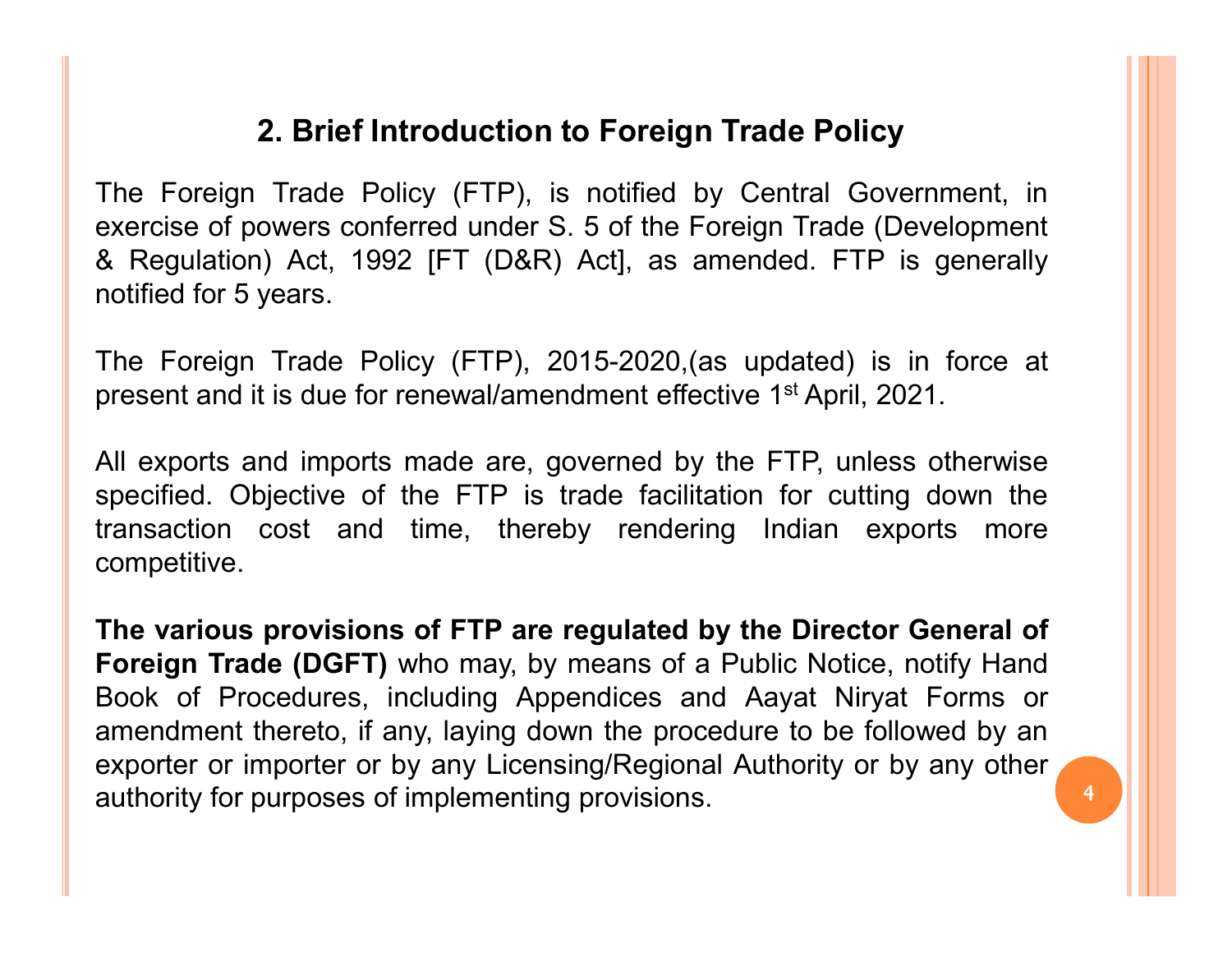## 3. Importance of World Customs Organization (WCO)

**3. Importance of World Customs Organization (WCO)**<br>World Customs Organization (WCO) has 180 members from Customs<br>administrations across the world.<br>The WCO has provided the platform for creating many international treaties 3. Importance of World Customs Organization (W<br>World Customs Organization (WCO) has 180 members from<br>administrations across the world.<br>The WCO has provided the platform for creating many international<br>the harmonization of

3. Importance of World Customs Organization (WCO)<br>World Customs Organization (WCO) has 180 members from Customs<br>administrations across the world.<br>The WCO has provided the platform for creating many international treaties f **3. Importance of World Customs Organization (WCO)**<br>World Customs Organization (WCO) has 180 members from Customs<br>administrations across the world.<br>The WCO has provided the platform for creating many international treaties 3. Importance of World Customs Organization (WCO)<br>World Customs Organization (WCO) has 180 members from Customs<br>administrations across the world.<br>The WCO has provided the platform for creating many international treaties f 3. Importance of World Customs Organization (WCO)<br>World Customs Organization (WCO) has 180 members from Customs<br>administrations across the world.<br>The WCO has provided the platform for creating many international treaties f 3. Importance of World Customs Organization (WCO)<br>World Customs Organization (WCO) has 180 members from Customs<br>administrations across the world.<br>The WCO has provided the platform for creating many international treaties f 3. Importance of World Customs Organization (WCO)<br>World Customs Organization (WCO) has 180 members from Customs<br>administrations across the world.<br>The WCO has provided the platform for creating many international treaties f 3. **Importance of World Customs Organizatio**<br>World Customs Organization (WCO) has 180 members<br>administrations across the world.<br>The WCO has provided the platform for creating many internat<br>the harmonization of Customs syst **Contractive Contract Contract Contract Contract Contract Contract Controls administrations across the world.**<br>The WCO has provided the platform for creating many international treaties for the harmonization of Customs sys administrations across the world.<br>
The WCO has provided the platform for creating many international treaties for<br>
the harmonization of Customs systems and effective communication between its<br>
member states. Kyoto conventi The WCO has provided the platform for creating many international trea<br>
the harmonization of Customs systems and effective communication betw<br>
member states. Kyoto convention was held in 1973 at the WCO Council S<br>
in Kyoto The WCO has provided the platform for creating many international treaties for<br>the harmonization of Customs systems and effective communication between its<br>member states. Kyoto convention was held in 1973 at the WCO Counci the harmonization of Customs systems and effective communication between its<br>member states. Kyoto convention was held in 1973 at the WCO Council Session<br>in Kyoto, Japan which entered into force in 1974. Subsequently, rise member states. Kyoto convention was held in 1973 at the WCO Council Session<br>in Kyoto, Japan which entered into force in 1974. Subsequently, rise in<br>international trade called for an amendment to the 1973 convention which w in Kyoto, Japan which entered into force in 1974. Subsequently, rise in<br>international trade called for an amendment to the 1973 convention which was<br>adopted at the WCO Council's 94th Session in June 1999 and finally entere The material trade called for an amendment to the 1973 convention which was<br>adopted at the WCO Council's 94th Session in June 1999 and finally entered into<br>force on February 3, 2006.<br>The contracting parties (member countri adopted at the WCO Council's 94th Session in June 1999 and<br>force on February 3, 2006.<br>The contracting parties (member countries) agreed to t<br>principles:<br>1. Transparency and Predictability of Customs actions;<br>2. Standardiza

principles:

- 
- 
- 
- 3. Simplified procedures for Authorized persons;<br>4. Maximum use of Information Technology and obtain pre-arrival information;
- 
- 
- 
-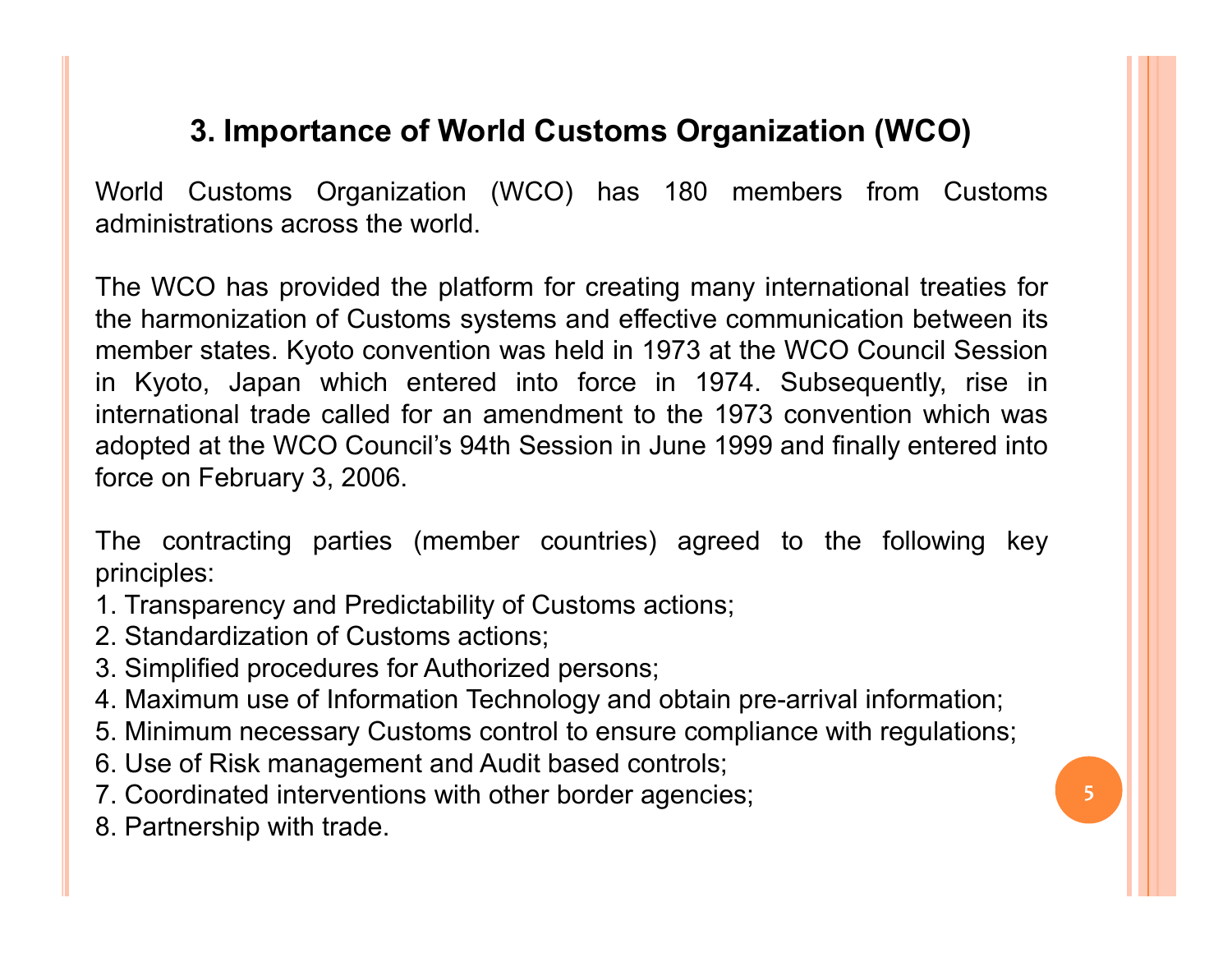### 4. Trade Facilitation Measures made available by Indian Customs/DGFT

- 1. Trade Facilitation Measures made available by Indian Customs/DGFT<br>1. Simplification of rules and procedures by marking them user-friendly by simplifying the<br>2. ICES, launched in 1995, automated the workflow process rela procedures.
- 2. ICES, launched in 1995, automated the workflow process related to clearance of import<br>2. ICES, launched in 1995, automated the workflow process related to clearance of import<br>and export consignments and presently handle 4. Trade Facilitation Measures made available by Indian Customs/DGFT<br>Simplification of rules and procedures by marking them user-friendly by simplifying the<br>procedures.<br>ICES, launched in 1995, automated the workflow proces trade.
- 3. ICEGATE- An electronic commerce portal offers a host of services to trade including the procedures.<br>
2. ICES, launched in 1995, automated the workflow process related to clearance of import<br>
2. ICES, launched in 1995, a 4. Trade Facilitation Measures made available by Indian Customs/DGFT<br>Simplification of rules and procedures by marking them user-friendly by simplifying the<br>procedures.<br>ICES, launched in 1995, automated the workflow proces 4. Trade Facilitation Measures made available by Indian Customs/DGFT<br>Simplification of rules and procedures by marking them user-friendly by simplifying the<br>procedures.<br>ICES, launched in 1995, automated the workflow proces 4. Trade Facilitation Measures made available by Indian Customs/DGFT<br>1. Simplification of rules and procedures by marking them user-friendly by simplifying the<br>procedures.<br>2. ICES, launched in 1995, automated the workflow 4. Trade Facilitation Measures made available by Indian Cust<br>Simplification of rules and procedures by marking them user-friendly b<br>procedures.<br>ICES, launched in 1995, automated the workflow process related to cleand expor 1. Simplification of rules and procedures by marking them user-friendly by simplifying the<br>procedures.<br>2. ICES, launched in 1995, automated the workflow process related to clearance of import<br>and export consignments and pr
- 
- 
- reliable trading partner. Any economic operator such as importer, exporter, logistics provider, Customs House Agent can apply for authorization. The benefits may also include simplified Customs procedure, declarations, etc 1. ICES, launched in 1995, automated the workflow process related to clearance of import<br>
and export consignments and presently handles 98 per cent of India's international<br>
trade.<br>
3. ICEGATE- An electronic commerce porta ICES, launched in 1995, automated the workflow process related to clearance of import<br>
and export consignments and presently handles 98 per cent of India's international<br>
trade.<br>
ICEGATE- An electronic commerce portal offe and export consignments and presently handles 98 per cent of India's international<br>
trade.<br>
ICEGATE- An electronic commerce portal offers a host of services to trade including<br>
electronic filing of the import and export do trade.<br>
ICEGATE- An electronic commerce portal offers a host of services to trade including<br>
electronic filing of the import and export documents and related electronic<br>
communication between Customs and the trade.<br>
In ord ICEGATE- An electronic commerce portal offers a host of services to trade including<br>electronic filing of the import and export documents and related electronic<br>communication between Customs and the trade.<br>In order to furth ICEGATE- An electronic commerce portal offers a host of services to trade including<br>electronic filing of the import and export documents and related electronic<br>communication between Customs and the trade.<br>In order to furth communication between Customs and the trade.<br>
4. In order to further expedite the process of assessment, self-assessment under S. 17 of<br>
the Customs Act was introduced.<br>
5. CBIC has implemented 24x7 clearance facilities.<br> In order to further expedite the process of assessment, self-assessment under S. 17 of<br>the Customs Act was introduced.<br>CBIC has implemented 24x7 clearance facilities.<br>Accredited Client Programme (ACP) & Authorized Economic In order to further expedite the process of assessment, self-a<br>the Customs Act was introduced.<br>CBIC has implemented 24x7 clearance facilities.<br>Accredited Client Programme (ACP) & Authorized Ec<br>programme: An entity with an
-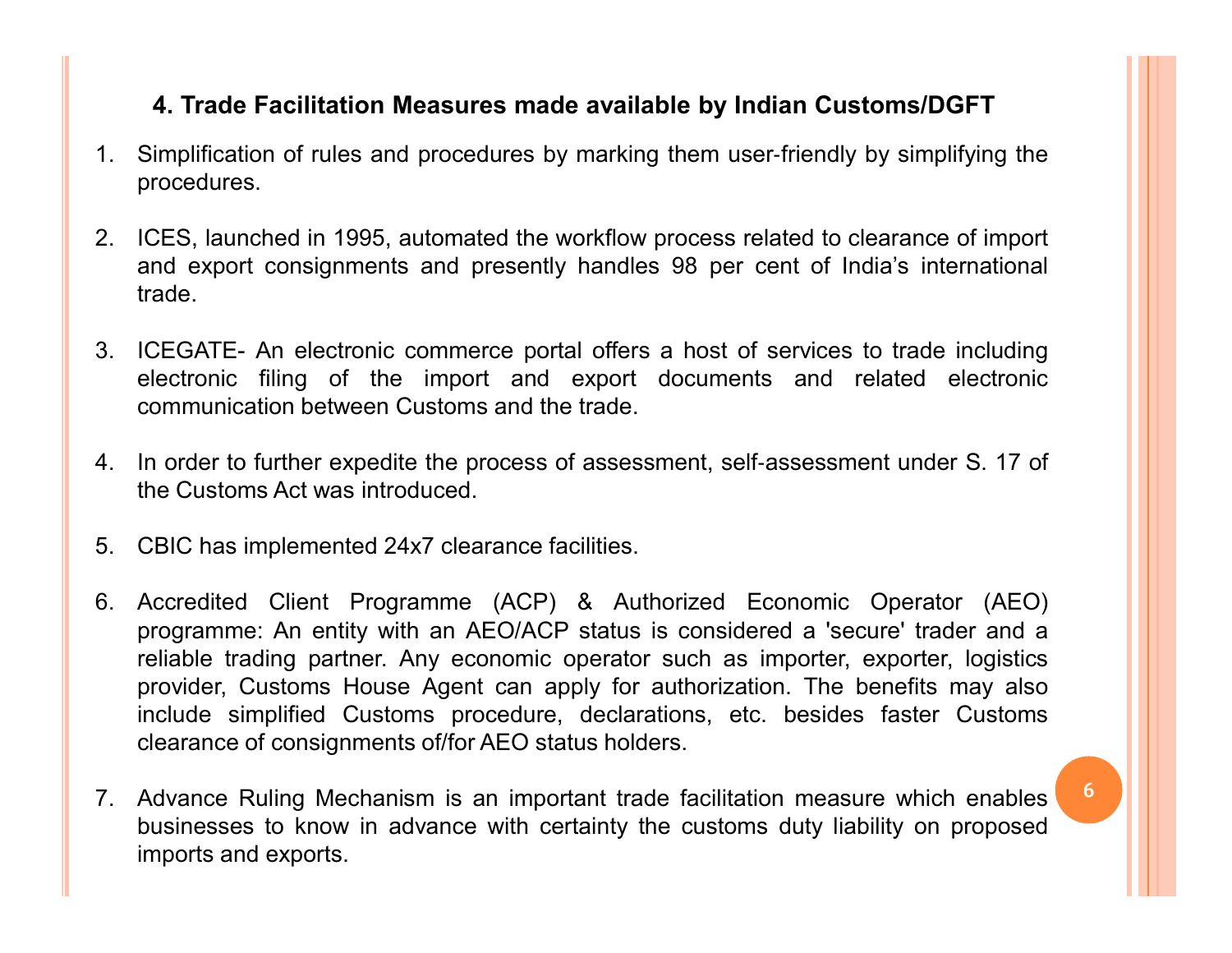### 5. Customs Faceless Assessment

5. Customs Faceless Assessment<br>Faceless Assessment is based on the Customs Automated System assigning a Bill<br>of Entry (BE) that is identified for scrutiny (non-facilitated BE) to an assessing officer,<br>who is physically loc **5. Customs Faceless Assessment**<br>Faceless Assessment is based on the Customs Automated System assigning a Bill<br>of Entry (BE) that is identified for scrutiny (non-facilitated BE) to an assessing officer,<br>who is physically l **5. Customs Faceless Assessment**<br>Faceless Assessment is based on the Customs Automated System assigning a Bill<br>of Entry (BE) that is identified for scrutiny (non-facilitated BE) to an assessing officer,<br>who is physically l 5. Customs Faceless Assessment<br>
Faceless Assessment is based on the Customs Automated Sys<br>
of Entry (BE) that is identified for scrutiny (non-facilitated BE) to a<br>
who is physically located at a Customs station, which is n <sup>5</sup> S. Customs Faceless Assessment<br>
Faceless Assessment is based on the Customs Automated System assigning a Bill<br>
for Entry (BE) that is identified for scrutiny (non-facilitated BE) to an assessing officer,<br>
who is physic <sup>1</sup> Enceless Assessment<br>
Faceless Assessment is based on the Customs Automated System assigning a Bill<br>
for Entry (BE) that is identified for scrutiny (non-facilitated BE) to an assessing officer,<br>
who is physically locate 5. Customs Faceless Assessment<br>
celess Assessment is based on the Customs Automated Sy-<br>
Entry (BE) that is identified for scrutiny (non-facilitated BE) to<br>
be is physically located at a Customs station, which is not the p • Incores Assessment is based on the Customs Automated System assigning a Bill<br>The Charly (BE) that is identified for scrutiny (non-facilitated BE) to an assessing officer,<br>who is physically located at a Customs station, w celess Assessment is based on the Customs Automated System assigning a Bill<br>Entry (BE) that is identified for scrutiny (non-facilitated BE) to an assessing officer,<br>o is physically located at a Customs station, which is no

- Customs;
- 
- 
- **Faceless Assessment Groups (FAG) will verify assessment of importent of importent Customs;**<br>
 Finsure uniformity of assessment across locations by promoting sector specific<br>
 Finsure uniformity of assessment across loc **Example 10** and point of assessment process by removing the physical interface with<br>
Customs;<br>
Ensure uniformity of assessment across locations by promoting sector specific<br>
and functional specialization;<br>
Improve workloa **a** objectives is to:<br>
Anonymize the assessment process by removing the physical interface with<br>
Customs;<br>
Ensure uniformity of assessment across locations by promoting sector specific<br>
and functional specialization;<br>
Impr Frame the assessment process by removing the physical interface with<br>
ims;<br>
re uniformity of assessment across locations by promoting sector specific<br>
unctional specialization;<br>
ve workload for efficient utilization of man
	-
	- ize the assessment process by removing the physical interface with<br>s;<br>tuniformity of assessment across locations by promoting sector specific<br>tional specialization;<br>workload for efficient utilization of manpower and resour From the uniformity of assessment across locations by promoting sector specific<br>unctional specialization;<br>we workload for efficient utilization of manpower and resources for Customs<br>tomation of the end-to-end clearance pro uniformity of assessment across locations by promoting sector specific<br>tional specialization;<br>workload for efficient utilization of manpower and resources for Customs<br>nation of the end-to-end clearance process;<br>S. Assessme conferencing in case the importer before proceeding with the re-<br>assessment.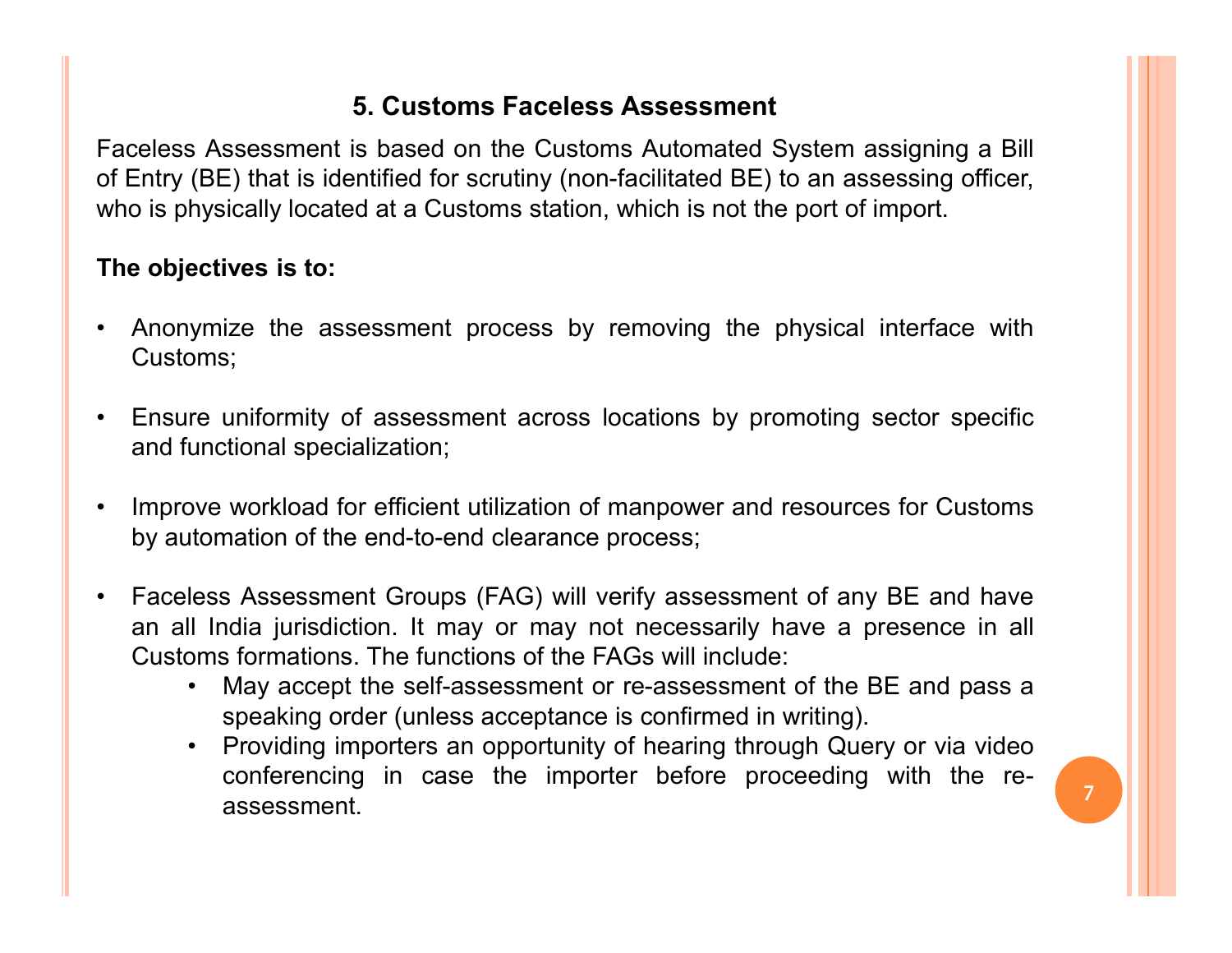## 6. EDI/Policy Initiatives by DGFT

**6. EDI/Policy Initiatives by DGFT<br>DGFT has introduced or working on the following EDI/Policy initiatives:**<br>1. Electronic issuance of Certificate of Origin; initiatives: **6. EDI/Policy Initiatives by DGFT**<br> **1. Electronic issuance of Certificate of Origin;**<br>
2. E-BRC for export realization;<br>
3. Online application and issue of IEC, Scrips/Licenses and other

- 
- 
- **6. EDI/Policy Initiatives by DGFT**<br>
DGFT has introduced or working on the following<br>
initiatives:<br>
1. Electronic issuance of Certificate of Origin;<br>
2. E-BRC for export realization;<br>
3. Online application and issue of IEC **3. Online application and issue of IEC, Scrips/Licenses and other**<br>3. Online application:<br>3. Online application and issue of IEC, Scrips/Licenses and other<br>4. Digital signatures; documentation; 6. EDI/Policy Initiatives by<br>
DGFT has introduced or working on the<br>
initiatives:<br>
1. Electronic issuance of Certificate of Origin;<br>
2. E-BRC for export realization;<br>
3. Online application and issue of IEC, Scrip<br>
document 5. EDI/Policy Initiatives by DGFT<br>
DGFT has introduced or working on the following EDI/Policy<br>
initiatives:<br>
1. Electronic issuance of Certificate of Origin;<br>
2. E-BRC for export realization;<br>
3. Online application and iss 6. **LEARC OF MODEM STAND OF APPLANT OF APPLANT**<br> **COLLET AS introduced or working on the following EDI.**<br> **COLLET ARC SET APPLANT CONTEX APPLANT**<br>
1. Electronic issuance of Certificate of Origin;<br>
2. E-BRC for export reali **Example 12.1 Transmit increase of Certificate of Origin;**<br>1. Electronic issuance of Certificate of Origin;<br>2. E-BRC for export realization;<br>3. Online application and issue of IEC, Scrips/Licenses and other<br>documentation;<br> Electronic issuance of Certificate of Origin;<br>E-BRC for export realization;<br>Online application and issue of IEC,<br>documentation;<br>Digital signatures;<br>Uploading of soft copies of docume<br>applications;<br>Time bound disposal of Ap F. E-BRC for export realization;<br>
2. E-BRC for export realization;<br>
3. Online application and issue of IEC, Scrips/Licenses and other<br>
documentation;<br>
4. Digital signatures;<br>
5. Uploading of soft copies of documents, requi E-BRC for export realization;<br>
Online application and issue of IEC, Scrips/License<br>
documentation;<br>
Digital signatures;<br>
Uploading of soft copies of documents, required<br>
applications;<br>
Time bound disposal of Applications;<br>
- 
- applications;
- 
- 
- 9. Online application and issue of IEC, Scrips/Licenses and other<br>documentation;<br>4. Digital signatures;<br>5. Uploading of soft copies of documents, required for various<br>applications;<br>6. Time bound disposal of Applications;<br>7 documentation,<br>
1. Digital signatures;<br>
5. Uploading of soft copies of documents, required for various<br>
applications;<br>
10. Time bound disposal of Applications;<br>
7. Message exchange for transmission of export reward scrips 4. Digital signatures,<br>
5. Uploading of soft copies of documents, required for various<br>
applications;<br>
6. Time bound disposal of Applications;<br>
7. Message exchange for transmission of export reward scrips from DGFT<br>
to Cus 12. Facility to pay application fee using debit card / credit card.<br>
12. Facility to pay applications;<br>
12. Facility to pay application fee using debit card / credit card.<br>
12. Facility to pay application fee using debit c

- 
- 
- 
-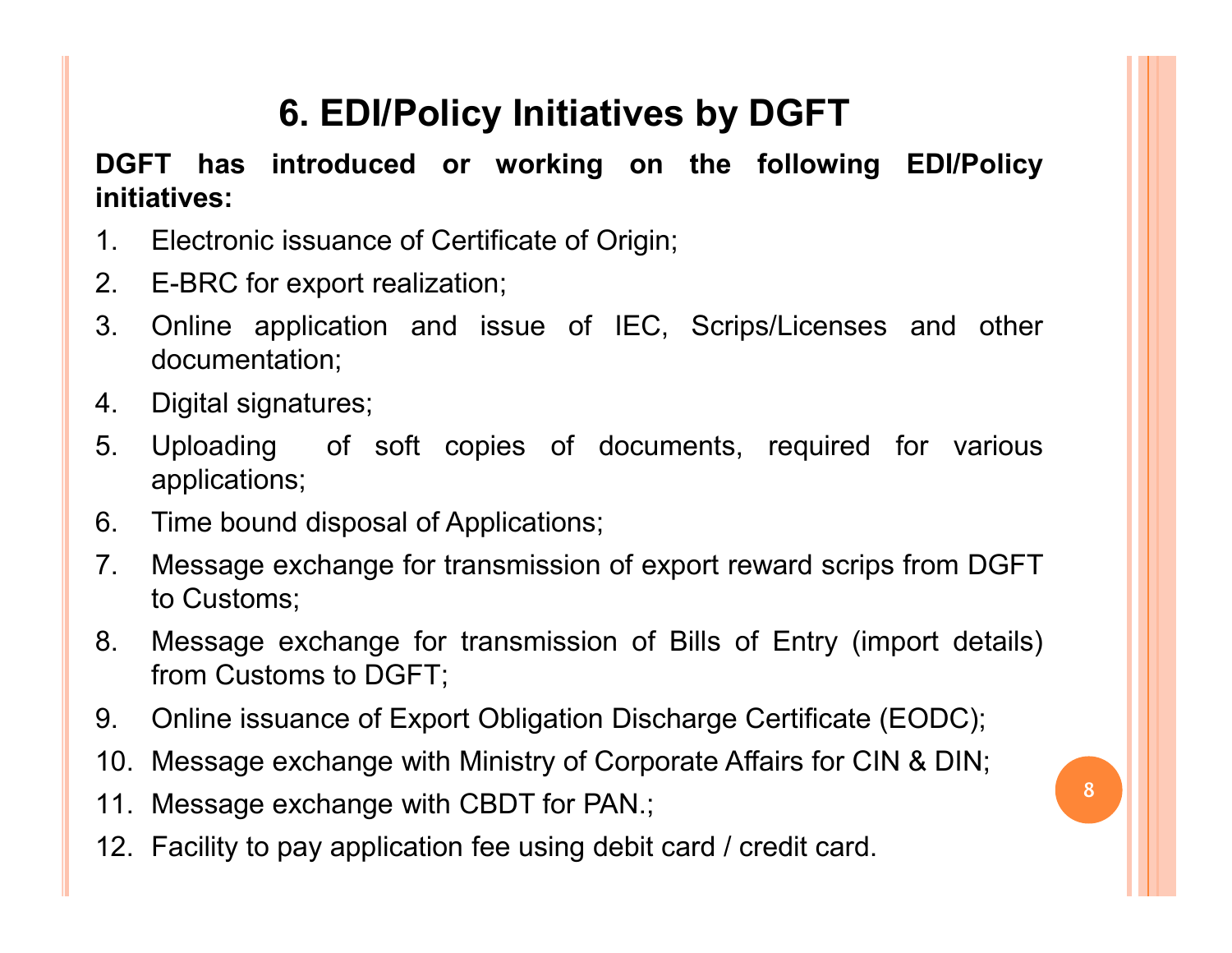## 7. Bilateral/Multilateral/Regional Agreements

**7. Bilateral/Multilateral/Regional Agreements**<br>The current WTO rules as well as those under negotiation envisage the eventual<br>phasing out of export subsidies. Agreement on Subsidies and Countervailing<br>Measures (ASCM) of t **7. Bilateral/Multilateral/Regional Agreements**<br>The current WTO rules as well as those under negotiation envisage the eventual<br>phasing out of export subsidies. Agreement on Subsidies and Countervailing<br>Measures (ASCM) of t **7. Bilateral/Multilateral/Regional Agreements**<br>The current WTO rules as well as those under negotiation envisage the eventual<br>phasing out of export subsidies. Agreement on Subsidies and Countervailing<br>Measures (ASCM) of t

**7. Bilateral/Multilateral/Regional Agreements**<br>The current WTO rules as well as those under negotiation envisage the eventual<br>phasing out of export subsidies. Agreement on Subsidies and Countervailing<br>Measures (ASCM) of t **7. Bilateral/Multilateral/Regional Agreements**<br>The current WTO rules as well as those under negotiation envisage the eventual<br>phasing out of export subsidies. Agreement on Subsidies and Countervailing<br>Measures (ASCM) of t benefit.

**7. Bilateral/Multilateral/Regional Agreements**<br>The current WTO rules as well as those under negotiation envisage the eventual<br>phasing out of export subsides. Agreement on Subsides and Countervailing<br>Measures (ASCM) of the **F. Bilateral/Multilateral/Regional Agreements**<br>The current WTO rules as well as those under negotiation envisage the eventual<br>phasing out of export subsidies. Agreement on Subsidies and Countervailing<br>Measures (ASCM) of t India. 7. Bilateral/Multilateral/Regional Agreements<br>
The current WTO rules as well as those under negotiation envisage the eventual<br>
phasing out of export subsidies. Agreement on Subsidies and Countervailing<br>
Measures (ASCM) of

- 7. Bilateral/Multilateral/Regional Agreements<br>The current WTO rules as well as those under negotiation envisage the eventual<br>phasing out of export subsidies. Agreement on Subsidies and Countervailing<br>Measures (ASCM) of the Free-trade between Afghanistan, Bangladesh, Free-trade and investment<br>Transaction of the MTO defines "subsidy" as under:<br>
Afghanistan Countervailing<br>
Fremment or any public body within the territory of a Member which confe Example of second standard control of second in the WTO defines "subsidies and Countervaling<br>sing out of export subsidies. Agreement on Subsidies and Countervaling<br>saures (ASCM) of the WTO defines "subsidy" as under:<br>the f zero. The definition contains three basic elements i.e. a financial contribution, by a<br>government or any public body within the territory of a Member which confers a<br>benefit.<br>Therefore, Remission of Duties and Taxes on Exported value to any spile body within the territory of a Member which confers a<br>ferment or any public body within the territory of a Member which confers a<br>efft.<br>refore, Remission of Duties and Taxes on Exported Products ('RoDTEP Denefit.<br>
Therefore, Remission of Duties and Taxes on Exported Products ('RoDTEP') is<br>
being introduced to replace the existing MEIS scheme for exports of goods from<br>
India.<br> **Agreements that are currently being negotiated** refore, Remission of Duties and Taxes on Exported Products ('RoDTEP') is<br>ig introduced to replace the existing MEIS scheme for exports of goods from<br>a.<br>**eements that are currently being negotiated or signed:**<br>The South Asi Frements that are currently being negotiated or signed:<br>
The South Asian Free Trade Area (SAFTA) is an agreement which create<br>
The South Asian Free Trade Area (SAFTA) is an agreement which create<br>
free-trade between Afghan India.<br>
Agreements that are currently being negotiated or signed:<br>
a. The South Asian Free Trade Area (SAFTA) is an agreement which created a<br>
free-trade between Afghanistan, Bangladesh, Bhutan, India, the Maldives,<br>
Nepal **Exercise that are currently being negotiated or signed:**<br>The South Asian Free Trade Area (SAFTA) is an agreement which created a<br>free-trade between Afghanistan, Bangladesh, Bhutan, **India**, the Maldives,<br>Nepal, Pakistan a Fine South Asian Free Trade Area (SAFTA) is an agreement which create<br>free-trade between Afghanistan, Bangladesh, Bhutan, **India**, the Maldiv<br>Nepal, Pakistan and Sri Lanka to reduce customs duties of specified goods<br>zero.<br>
- 
- 
- 

9 11 12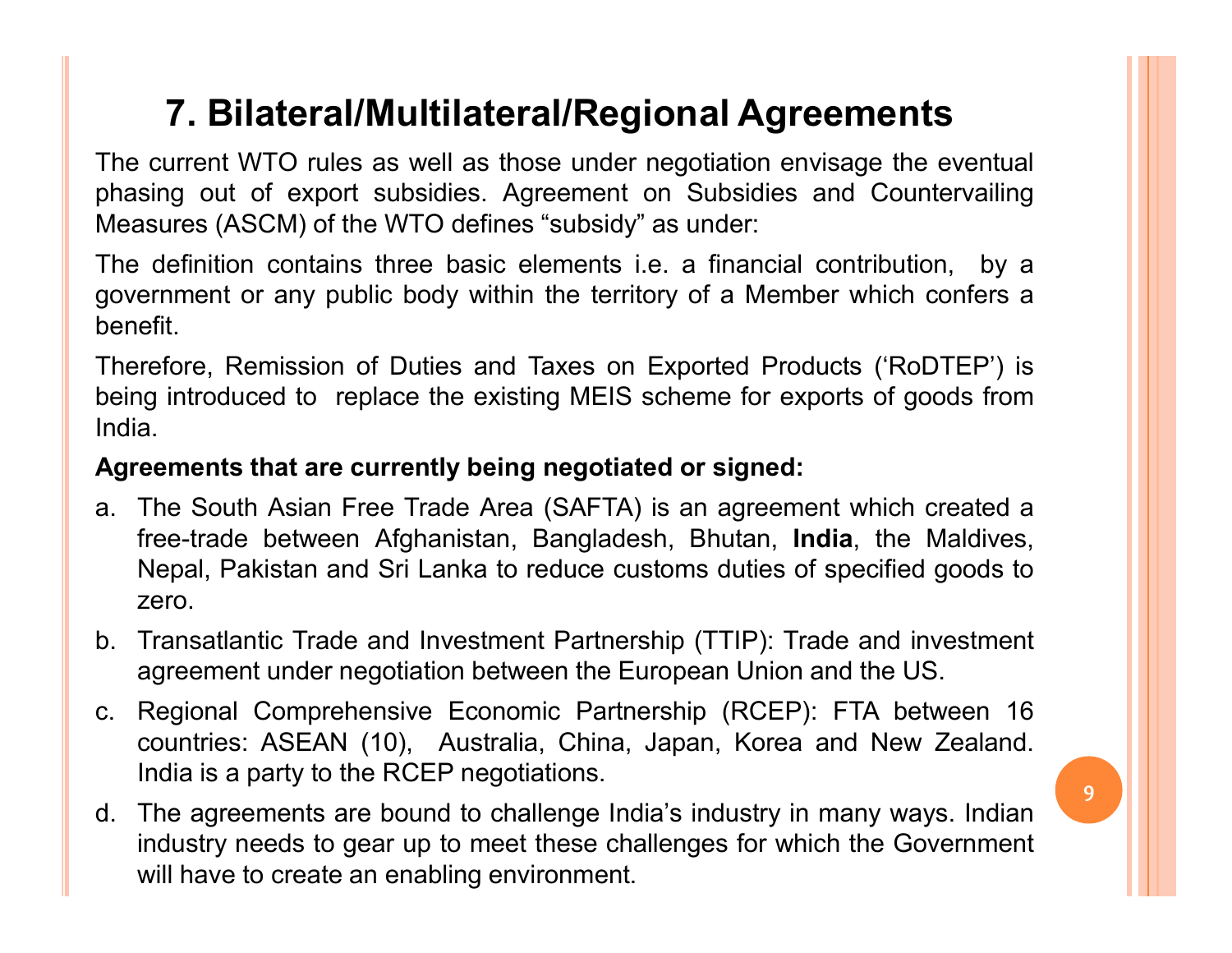## 8. Authorised Economic Operator (AEO) Programme

8. Authorised Economic Operator (AEO) Programme<br>Authorised Economic Operator (AEO) Programme;<br>Programme developed by following the guidelines of WCO for implementation<br>to secure supply chain of imported and export goods; 8. Authorised Economic Operator (AEO) Programme<br>Authorised Economic Operator (AEO) Programme;<br>Programme developed by following the guidelines of WCO for implementation<br>to secure supply chain of imported and export goods;<br>T 8. Authorised Economic Operator (AEO) Programme<br>Authorised Economic Operator (AEO) Programme;<br>Programme developed by following the guidelines of WCO for implementation<br>to secure supply chain of imported and export goods;<br>T 8. Authorised Economic Operator (AEO) Programme<br>Authorised Economic Operator (AEO) Programme;<br>Programme developed by following the guidelines of WCO for implementation<br>to secure supply chain of imported and export goods;<br>T 8. Authorised Economic Operator (AEO) Programme<br>Authorised Economic Operator (AEO) Programme;<br>Programme developed by following the guidelines of WCO for implementation<br>to secure supply chain of imported and export goods;<br>T

8. Authorised Economic Operator (AEO) Programme<br>Authorised Economic Operator (AEO) Programme;<br>Programme developed by following the guidelines of WCO for implementation<br>to secure supply chain of imported and export goods;<br>T 8. Authorised Economic Operator (AEO) Programme<br>Authorised Economic Operator (AEO) Programme;<br>Programme developed by following the guidelines of WCO for implementation<br>to secure supply chain of imported and export goods;<br>T is: 8. Authorised Economic Operator (AEO) Programme<br>
Authorised Economic Operator (AEO) Programme;<br>
Programme developed by following the guidelines of WCO for implementation<br>
to secure supply chain of imported and export goods horised Economic Operator (AEO) Programme;<br>gramme developed by following the guidelines of<br>ecure supply chain of imported and export goods<br>eintention is to give AEO certified operators prefe<br>is Customs examination, relaxed Brogramme developed by following the guidelines of WCO for implementation<br>to secure supply chain of imported and export goods;<br>The intention is to give AEO certified operators preferential treatment in terms of<br>less Custom gramme developed by following the guidelines of WCO for implementa<br>ecure supply chain of imported and export goods;<br>
intention is to give AEO certified operators preferential treatment in term<br>
is Customs examination, rela Consecure supply chain of imported and export goods;<br>The intention is to give AEO certified operators preferential trear<br>less Customs examination, relaxed procedural requirements etcoms<br>Any economic operator such as import The intention is to give AEO certified operators preferential treatment in terms of<br>less Customs examination, relaxed procedural requirements etc.;<br>Any economic operator such as importer, exporter, logistics provider, Cust Example the term of the same of the control of the control of the control of the same AGP shalls.<br>Able to establish a record of compliance in respect of Customs and other<br>legal provisions;<br>b. Able to demonstrate satisfacto Any economic operator such as importer, exporter, logistics provider, Customs<br>House Agent can apply for authorization subject to the criteria that the applicant<br>is:<br>a. Able to establish a record of compliance in respect of

- 
- 
- 
- standards.

House Agent can apply for authorization subject to the criteria th<br>is:<br>a. Able to establish a record of compliance in respect of Cust<br>legal provisions;<br>b. Able to demonstrate satisfactory systems of managing cc<br>where appro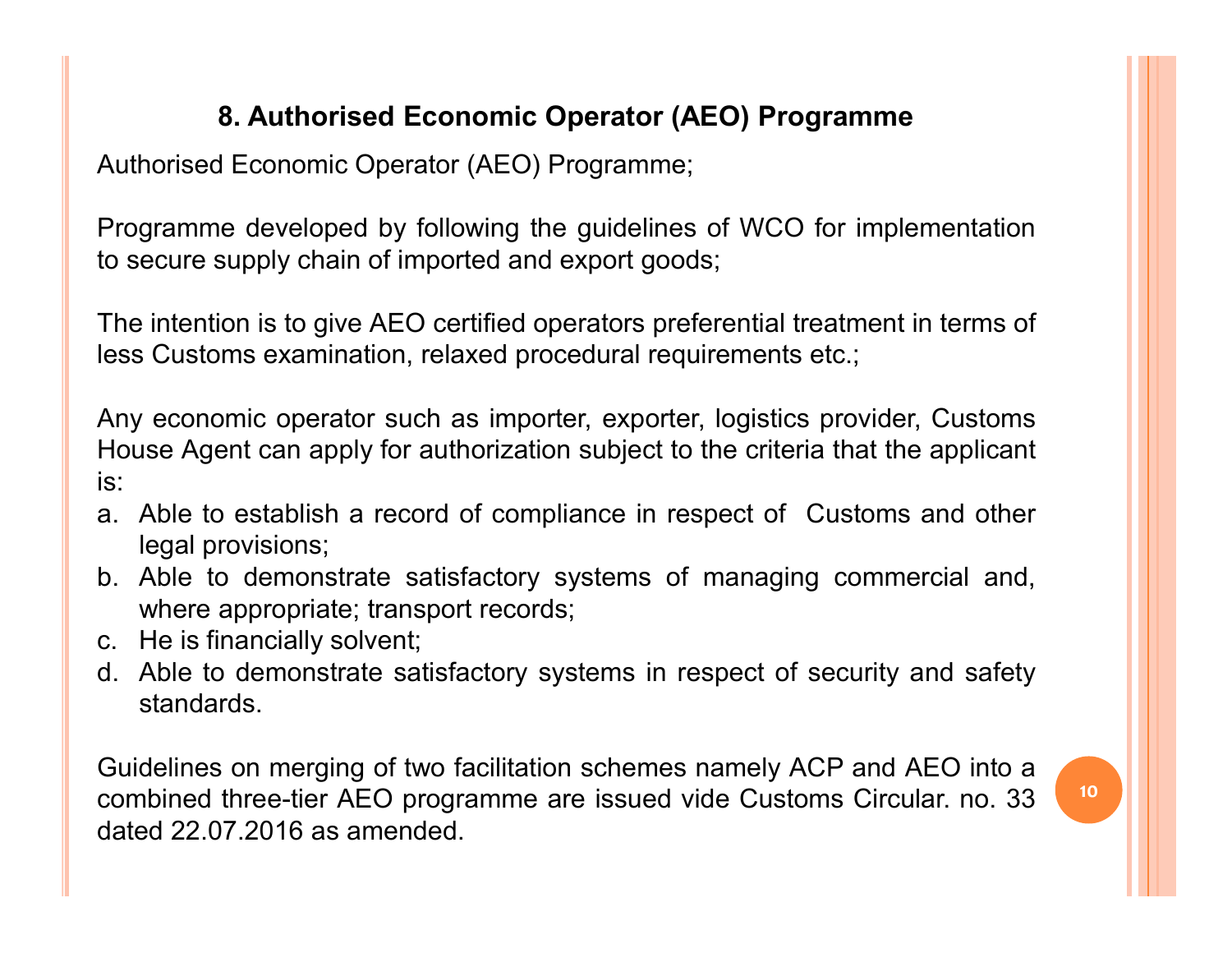## 9. Incentive Schemes

### Various incentive schemes as per FTP 2015-2020:

- 
- 
- **9. Incentive Schemes**<br>Various incentive schemes as per FTP 2015-2020:<br>a. Merchandise Exports from India Scheme (MEIS);<br>b. Service Exports from India Scheme (SEIS);<br>c. EPCG which allows import / Procurement of capital good **9. Incentive Schem**<br>Various incentive schemes as per FTP 2015-2020:<br>a. Merchandise Exports from India Scheme (MEIS);<br>b. Service Exports from India Scheme (SEIS);<br>c. EPCG which allows import / Procurement of capital good<br>D **9. Incentive Schemes**<br>
Various incentive schemes as per FTP 2015-2020:<br>
a. Merchandise Exports from India Scheme (MEIS);<br>
b. Service Exports from India Scheme (SEIS);<br>
C. EPCG which allows import / Procurement of capital Duties/IGST.

**9. Incentive Schemes**<br>
Marious incentive schemes as per FTP 2015-2020:<br>
a. Merchandise Exports from India Scheme (MEIS);<br>
b. Service Exports from India Scheme (SEIS);<br>
c. EPCG which allows import / Procurement of capital 9. Incentive Schemes<br>
Various incentive schemes as per FTP 2015-2020:<br>
a. Merchandise Exports from India Scheme (MEIS);<br>
b. Service Exports from India Scheme (SEIS);<br>
c. EPCG which allows import / Procurement of capital go

- 9. **Incentive Scheme**<br>
Various incentive schemes as per FTP 2015-2020:<br>
a. Merchandise Exports from India Scheme (MEIS);<br>
b. Service Exports from India Scheme (SEIS);<br>
c. EPCG which allows import / Procurement of capital g 9. Incentive Schemes<br>
2. Nerchandise Exports from India Scheme (MEIS);<br>
2. Service Exports from India Scheme (SEIS);<br>
2. CEPCs which allows import / Procurement of capital goods without payment of Customs<br>
2. CEPCs which a **BET THE SCHETT SET SET ASSET ASSET ASSET ASSET ASSET ASSET AS A SET ASSET AS A SET AND THE SET AND THE REFURNIT SET ASSET ASSET ASSET AND THE ROLLER SHOTTEP Scheme:**<br>The Rolling replaced by Remission of Duties and Taxes o rious incentive schemes as per FTP 2015-2020:<br>
Merchandise Exports from India Scheme (MEIS);<br>
Service Exports from India Scheme (SEIS);<br>
EPCG which allows import / Procurement of capital goods without payment of Customs<br>
D **Frous incentive schemes as per FTP 2015-2020:**<br>
Merchandise Exports from India Scheme (MEIS);<br>
Service Exports from India Scheme (SEIS);<br>
EPCG which allows import / Procurement of capital goods without payment of Cu:<br>
Dut 2. Merchandise Exports from India Scheme (WEIS);<br>
b. Service Exports from India Scheme (SEIS);<br>
Duties/IGST.<br>
Duties/IGST.<br>
MEIS is being replaced by Remission of Duties and Taxes on Exported Products (RoDTEP)<br>
exports of Service Exports from India Scheme (SEIS);<br>EPCG which allows import / Procurement of capital goods without payment of Customs<br>Duties/IGST.<br>Unites/IGST.<br>Joots of goods from India. RoDTEP Scheme W.E.F. 01-Jan-2021 on export o c. EPCG which allows import / Procurement of capital goods without payment of Customs<br>
Duties/IGST.<br>
MEIS is being replaced by Remission of Duties and Taxes on Exported Products (RoDTEP)<br>
exports of goods from India. RoDTE Duties/IGST.<br>EIS is being replaced by Remission of Duties and Taxes on Exported Proorts of goods from India. RoDTEP Scheme W.E.F. 01-Jan-2021 on exports of goods from India. RoDTEP Scheme W.E.F. 01-Jan-2021 on exports of g MEIS is being replaced by Remission of Duties and Taxes on Exported Products (RoDTEP)<br>exports of goods from India. RoDTEP Scheme W.E.F. 01-Jan-2021 on export of goods.<br> **RODTEP Scheme:**<br>
1. The RoDTEP would refund to expor oorts of goods from India. RoDTEP Scheme W.E.F. 01-Jan-2021 on export of goods.<br>
DDTEP Scheme:<br>
The RoDTEP would refund to exporters the embedded duties/taxes that were so far not<br>
being rebated/refunded. For example, VAT **DDTEP Scheme:**<br>The RoDTEP would refund to exporters the embedded duties/taxes that were being rebated/refunded. For example, VAT on fuel used in transportation, Duty on electricity used during manufacturing etc. The rebat **RODTEP Scheme:**<br>
1. The RoDTEP would refund to exporters the embedded duties/taxes that were so far not<br>
being rebated/refunded. For example, VAT on fuel used in transportation, Mandi tax,<br>
Duty on electricity used during
- 
- 
- 

11

EOU.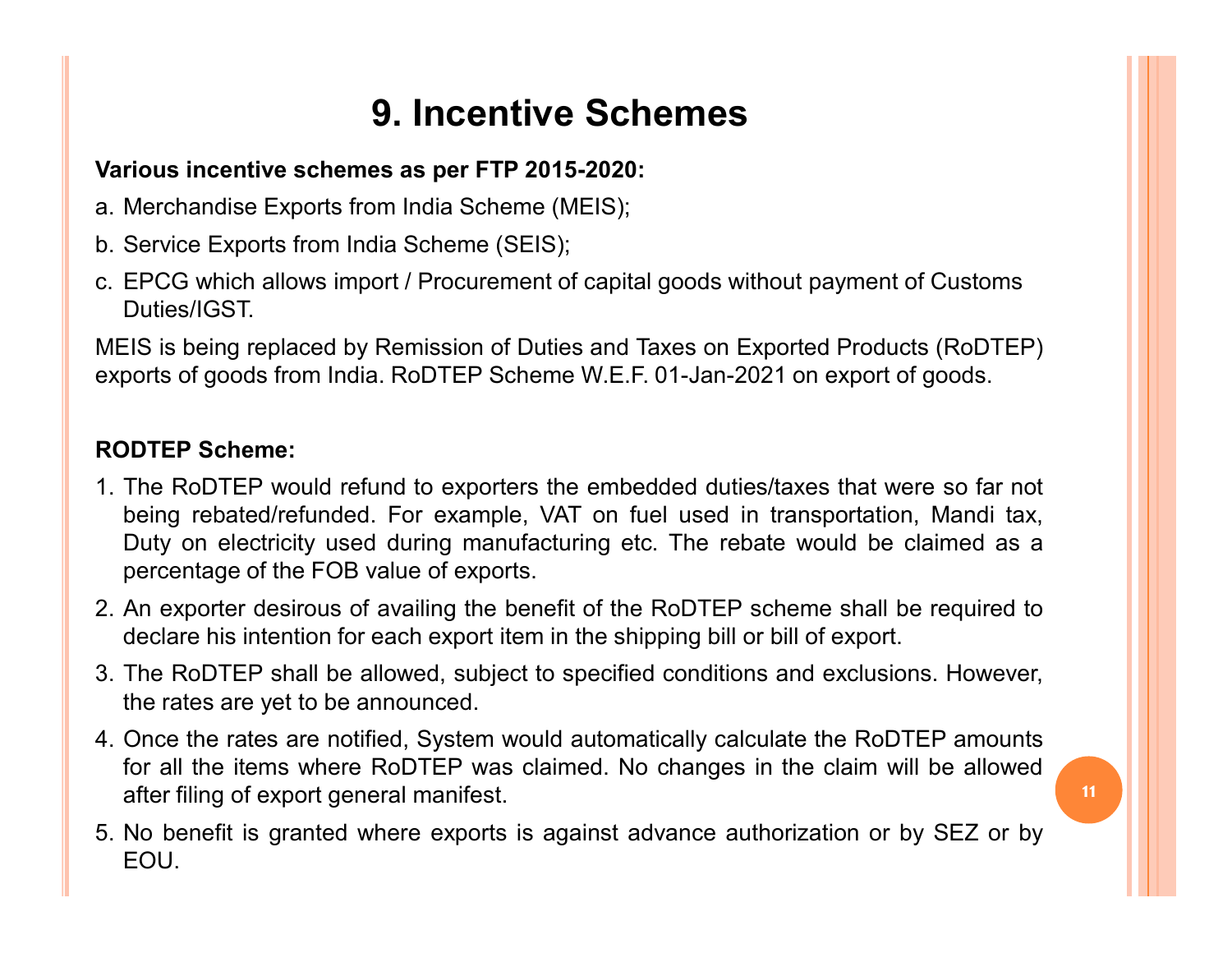## 10. Export Benefits

**10. Export Benefits<br>Advance Authorisation Scheme:**<br>AA scheme neutralizes actual impact of duty on inputs whi<br>meant for export production. This scheme primarily pr **AD SEX 10. Export Benefits<br>Advance Authorisation Scheme:**<br>AA scheme neutralizes actual impact of duty on inputs which are<br>meant for export production. This scheme primarily provides<br>"exemption" from actual duties on input **10. Export Benefits<br>Advance Authorisation Scheme:**<br>AA scheme neutralizes actual impact of duty on inputs which are<br>meant for export production. This scheme primarily provides<br>"exemption" from actual duties on inputs. 10. Export Benefits<br>
Advance Authorisation Scheme:<br>
AA scheme neutralizes actual impact of duty on inputs which are<br>
meant for export production. This scheme primarily provides<br>
"exemption" from actual duties on inputs.<br>
D 10. Export Benef<br>
Advance Authorisation Scheme:<br>
AA scheme neutralizes actual impact of<br>
meant for export production. This scl<br>
"exemption" from actual duties on inputs.<br>
Duty Drawback:<br>
Refund of duties paid on inputs for

**Advance Authorisation Scheme:**<br>
AA scheme neutralizes actual impact of duty on inputs which are<br>
meant for export production. This scheme primarily provides<br>
"exemption" from actual duties on inputs.<br> **Duty Drawback:**<br>
Re 10. Export Benefits<br>
Advance Authorisation Scheme:<br>
AA scheme neutralizes actual impact of duty on inputs which are<br>
meant for export production. This scheme primarily provides<br>
"exemption" from actual duties on inputs.<br>
D 10. **Export Benefits**<br> **Advance Authorisation Scheme:**<br>
AA scheme neutralizes actual impact of duty<br>
meant for export production. This schem<br>
"exemption" from actual duties on inputs.<br> **Duty Drawback:**<br>
Refund of duties pa AA scheme neutralizes actual impact of duty<br>meant for export production. This scheme<br>"exemption" from actual duties on inputs.<br>Duty Drawback:<br>Refund of duties paid on inputs for export production<br>"remission (refund)" of du meant for export production. This scheme primarily provides<br>
"exemption" from actual duties on inputs.<br> **Duty Drawback:**<br>
Refund of duties paid on inputs for export production. This amounts<br>
to "remission (refund)" of duti emption" from actual duties on inputs.<br> **ty Drawback:**<br>
fund of duties paid on inputs for export<br>
"remission (refund)" of duties actually <sub>K</sub><br>
stoms Act).<br> **fund of IGST:**<br>
Exports without payment of GST under<br>
of ITC;<br>
Ex **Duty Drawback:**<br>Refund of duties paid on inputs for export production. This amounts<br>to "remission (refund)" of duties actually paid. (Refer S. 73 & 74 of<br>Customs Act).<br>**Refund of IGST:**<br>a. Exports without payment of IGST Refund of duties paid on inputs for export production. This amounts<br>to "remission (refund)" of duties actually paid. (Refer S. 73 & 74 of<br>Customs Act).<br>**Refund of IGST:**<br>a. Exports without payment of GST under LUT and clai

- 
-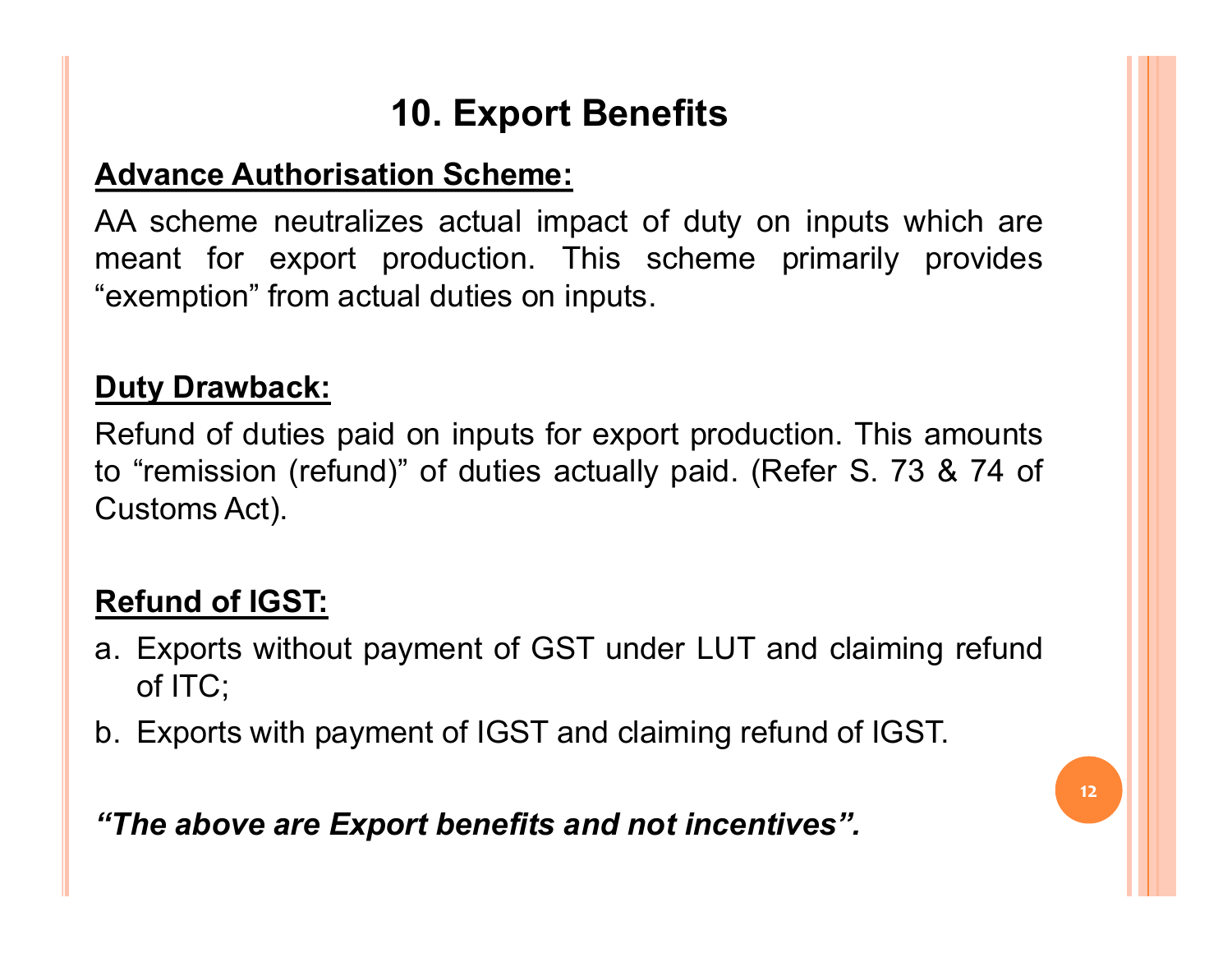### 11. Customs In-Bond Manufacturing Scheme

- 11. Customs In-Bond Manufacturing Scheme<br>• CBIC issued Manufacturing and Others Operations in Special Warehouse Regulations<br>• Factory is declared as private bonded warehouse. No geographical restrictions. New
- **11. Customs In-Bond Manufacturing Scheme**<br>(MOOWR) issued and amended from time to time.<br>(MOOWR) issued and amended from time to time.<br>Factory is declared as private bonded warehouse. No geographical restrictions. New<br>faci 11. Customs In-Bond Manufacturing Scheme<br>• CBIC issued Manufacturing and Others Operations in Special Warehouse Regulations<br>(MOOWR) issued and amended from time to time.<br>• Factory is declared as private bonded warehouse. N **factors 11. Customs In-Bond Manufacturing Scheme**<br>
• CBIC issued Manufacturing and Others Operations in Special Warehouse Regulations<br>
• Factory is declared as private bonded warehouse. No geographical restrictions. New<br>
- 
- 11. Customs In-Bond Manufacturing Scheme<br>
issued Manufacturing and Others Operations in Special Warehouse Regulations<br>
WR) issued and amended from time to time.<br>
y is declared as private bonded warehouse. No geographical r 11. Customs In-Bond Manufacturing Scheme<br>
ued Manufacturing and Others Operations in Special Warehouse Regulations<br>
7) issued and amended from time to time.<br>
is declared as private bonded warehouse. No geographical restric 11. Customs In-Bond Manufacturing Scheme<br>
ued Manufacturing and Others Operations in Special Warehouse<br>
R) issued and amended from time to time.<br>
is declared as private bonded warehouse. No geographical rest<br>
in be set up 11. Customs In-Bond Manufacturing Scheme<br>
issued Manufacturing and Others Operations in Special Warehouse Regulations<br>
WR) issued and amended from time to time.<br>
Wy is declared as private bonded warehouse. No geographical **11. Customs In-Bond Manufacturing Scheme**<br>wed Manufacturing and Others Operations in Special Warehouse Regulations<br>R) issued and amended from time to time.<br>is declared as private bonded warehouse. No geographical restrict
	-
- Import of raw materials and combine in the constrained from the constrained from the constrained from the team of the capital Warehouse Regulations<br>• Factory is declared as private bonded warehouse. No geographical restr CBIC issued Manufacturing and Others Operations in Special Warehouse Regulations<br>
(MOOWR) issued and amended from time to time.<br>
Factory is declared as private bonded warehouse. No geographical restrictions. New<br>
facility (MOOWR) issued and amended from time to time.<br>
Factory is declared as private bonded warehouse. No geographic<br>
facility can be set up or an existing facility can be converted.<br> **Eligibility:**<br>
• Owner of warehoused goods u • Factory is declared as private bonded warehouse. No geographical restrictions. New<br>
facility can be set up or an existing facility can be converted.<br>
• Eligibility:<br>
• Owner of warehoused goods undertaking Manufacturing facility can be set up or an existing facility can be converted.<br> **Eligibility:**<br>
• Owner of warehoused goods undertaking Manu operations". Imports in bulk, "re-packing/processing"<br>
considered to be eligible.<br>
• Export of • Eligibility:<br>• Owner of warehoused goods undertaking Manufacturing and "Other<br>• operations". Imports in bulk, "re-packing/processing" and exporting- can be<br>• considered to be eligible.<br>• Export of goods "as such" is also operations". Imports in bulk, "re-packing/processing" and exporting- can be<br>
considered to be eligible.<br>
• Export of goods "as such" is also eligible subject to payment of interest if goods<br>
warehoused beyond a specified t considered to be eligible.<br>
• Export of goods "as such" is also eligible subject to payment of interest if goods<br>
warehoused beyond a specified time limit.<br>
Import of raw materials and capital goods are allowed without pay
- 
- 
-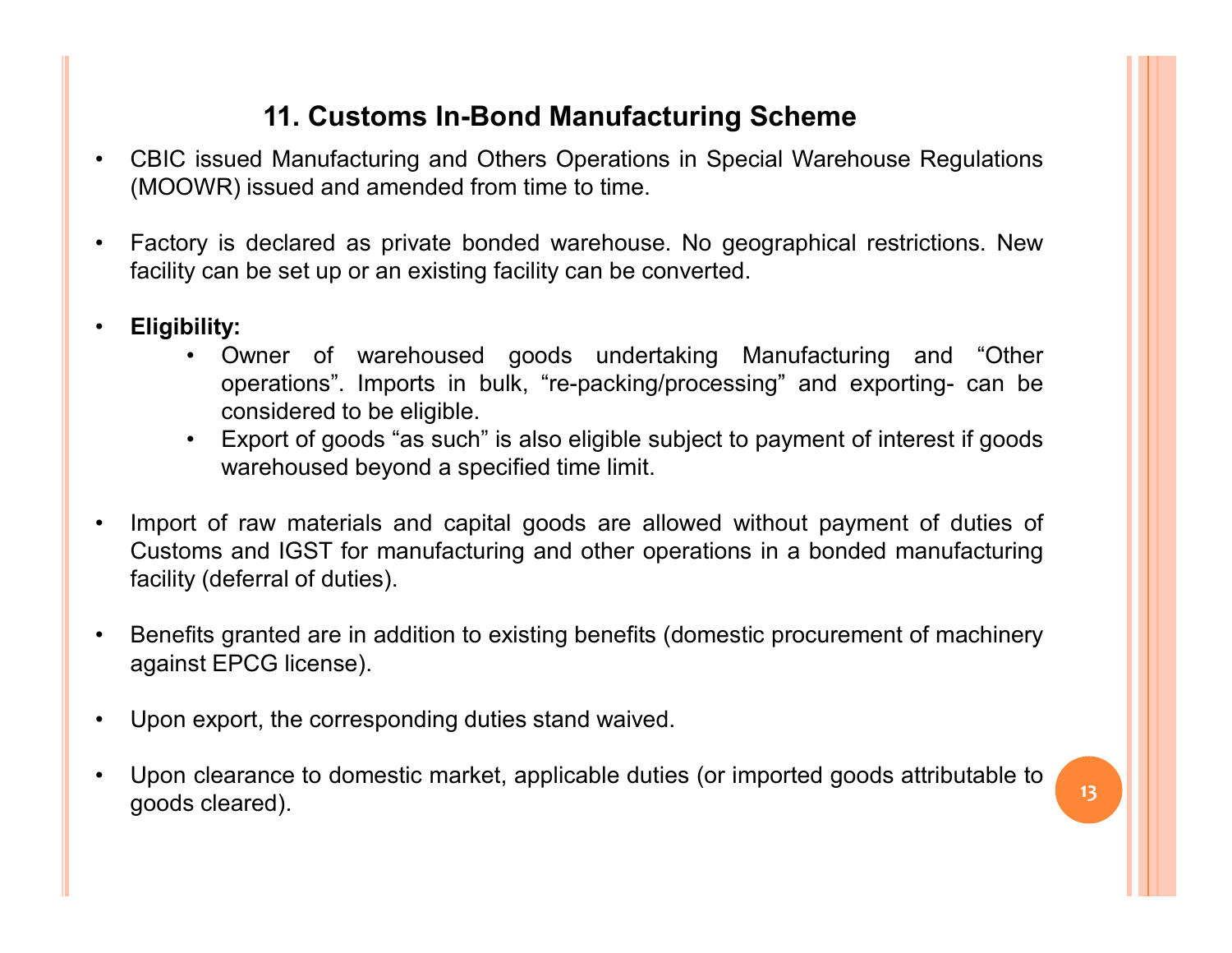### 11. Customs In-Bond Manufacturing Scheme

- 
- 11. Customs In-Bond Manufacturing Scheme<br>• Pay duties upon removal of capital goods to domestic markets.<br>• Delinked to obligation of exports i.e. no export commitments w.r.t quantum/time limits/value addition. 11. Customs In-Bond Manufacturing Scheme<br>• Pay duties upon removal of capital goods to domestic markets.<br>• Delinked to obligation of exports i.e. no export commitments w.r.t<br>• Applicable even for importers engaged in sale/ 11. Customs In-Bond Manufacturing Scheme<br>Pay duties upon removal of capital goods to domestic markets.<br>Delinked to obligation of exports i.e. no export commitmer<br>quantum/time limits/value addition.<br>Applicable even for impo 11. Customs In-Bond Manufacturing Scheme<br>• Pay duties upon removal of capital goods to domestic markets.<br>• Delinked to obligation of exports i.e. no export commitments w.r.t<br>quantum/time limits/value addition.<br>• Applicable 11. Customs In-Bond Manufacturing Scheme<br>• Pay duties upon removal of capital goods to domestic markets.<br>• Delinked to obligation of exports i.e. no export commitments<br>quantum/time limits/value addition.<br>• Applicable even 11. Customs In-Bond Manufacturing Scheme<br>
• Pay duties upon removal of capital goods to domestic markets.<br>
• Delinked to obligation of exports i.e. no export commitments w.r.t<br>
• quantum/time limits/value addition.<br>
• Appl • Pay duties upon removal of capital goods to domestic markets.<br>• Delinked to obligation of exports i.e. no export commitments w.r.t<br>• Applicable even for importers engaged in sale/removal of goods in domestic<br>market.<br>• Pr executed. The limits/value addition.<br>
Applicable even for importers engaged in sale/removal of goods in domestic<br>
Applicable even for importers engaged in sale/removal of goods in domestic<br>
market.<br>
Principle of Self-asses
- market.
- 
- 
- For Applicable even for importers engaged in sale/removal of goods in domestic<br>
 Applicable even for importers engaged in sale/removal of goods in domestic<br>
 Principle of Self-assessment followed.<br>
 Commissioner of Cust • Applicable even for importers engaged in sale/removal of goomarket.<br>
• Principle of Self-assessment followed.<br>
• Commissioner of Customs acts as the single point of contact fo<br>
• Common application cum approval form for • Principle of Self-assessment followed.<br>• Commissioner of Customs acts as the single point of contact for all approvals.<br>• Common application cum approval form for a license. Bond has to be<br>executed. License once obtained
- 
- 
-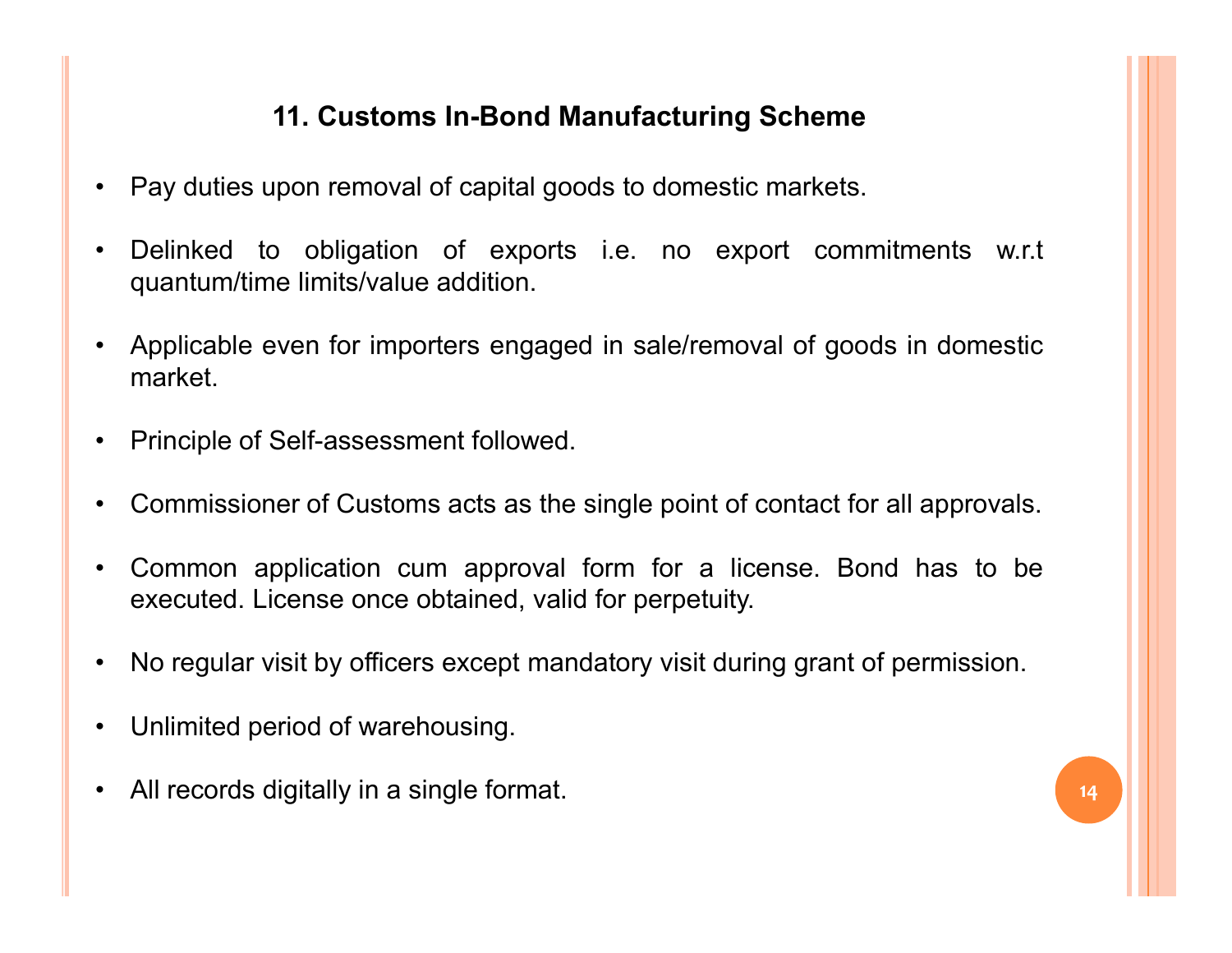# 12. The Customs (Administration of Rules of Origin under Trade Agreements)<br>Rules, 2020 (CAROTAR, 2020)<br>• Supplements the existing operational certification procedures under different trade agreements<br>such as FTA/ PTA/ CECA 2. The Customs (Administration of Rules of Origin under Trade Agreem<br>Rules, 2020 (CAROTAR, 2020)<br>Supplements the existing operational certification procedures under different trade agre<br>such as FTA/ PTA/ CECA/ CEPA, etc.<br>T **The Customs (Administration of Rules of Origin under Trade Agreements)**<br> **Rules, 2020 (CAROTAR, 2020)**<br>
Supplements the existing operational certification procedures under different trade agreements<br>
such as FTA/ PTA/ CEC 12. The Customs (Administration of Rules of Origin under Trade Agreements) Rules, 2020 (CAROTAR, 2020)

### Reasons:

- 
- 
- **2. The Customs (Administration of Rules of Origin under T<br>
Rules, 2020 (CAROTAR, 2020)**<br>
Supplements the existing operational certification procedures under dif<br>
such as FTA/ PTA/ CECA/ CEPA, etc.<br> **SOON:**<br>
To check impo **12. The Customs (Administration of Rules of Origin under Trade Agreements)**<br> **Rules, 2020 (CAROTAR, 2020)**<br>
• Supplements the existing operational certification procedures under different trade agreements<br>
such as FTA/PTA 2. The Customs (Administration of Rules of Origin under Trade Agreements)<br>
Rules, 2020 (CAROTAR, 2020)<br>
Supplements the existing operational certification procedures under different trade agreements<br>
such as FTA/ PTA/ CECA The Customs (Administration of Rules of Origin under Trade Agreements)<br>
Rules, 2020 (CAROTAR, 2020)<br>
Supplements the existing operational certification procedures under different trade agreements<br>
such as FTA/PTA/CECA/CEPA **Existence is a multimedial condition of Rules of Origin under Trade Agreements)**<br> **Supplements the existing operational certification procedures under different trade agreements<br>
such as FTA/ PTA/ CECA/ CEPA, etc.<br>
<b>ISONS** 2. The Customs (Administration of Rules of Origin under Trade Agreen<br>
Rules, 2020 (CAROTAR, 2020)<br>
Supplements the existing operational certification procedures under different trade age<br>
such as FTA/ PTA/ CECA/ CEPA, etc. • Supplements the existing creational certification procedures under different trade agreements<br>
such as FTA/ PTA/ CECA/ CEPA, etc.<br>
• To check import of low quality and dumping of goods by a third country routed through a Supplements the existing operational certification procedures under differ<br>such as FTA/ PTA/ CECA/ CEPA, etc.<br>sons:<br><br>The check import of low quality and dumping of goods by a third coun<br>FTA partner country.<br>To check duty e **Ecessons:**<br>• To check import of low quality and dumping of goods by a third country routed through an<br>• TA partner country.<br>• Existing trade agreements extends duty concession to goods which fulfils "made-in criteria".<br>•
- 
- **sons:**<br>
To check import of low quality and dumping of goods by a third country routed through an<br>
TFA partner country.<br>
To check duty evasions.<br>
Existing trade agreements extends duty concession to goods which fulfils "ma FTA partner country.<br>
FTA partner country is the mental of the mental of the mental of the mental of the product and the mental of the mental Criteria can be based on factors such as domestic value addition (DVA) and subst FTA partner country.<br>
Existing trade agreements extends duty concession to goods which fulfils "made-in criteria".<br>
Criteria can be based on factors such as domestic value addition (DVA) and substantial<br>
transformation. In To check duty evasions.<br>
Existing trade agreements extends duty concession to goods which fulfils "made-in criteria".<br>
Criteria can be based on factors such as domestic value addition (DVA') and substantial<br>
transformation • Existing trade agreements extends duty concession to goods which ful Criteria can be based on factors such as domestic value addition (1 transformation. Instance, ASEAN-India FTA requires DVA of 35% plus heading (Alumini ia can be based on factors such as domestic value addition ('DVA') and substantial<br>ormation. Instance, ASEAN-India FTA requires DVA of 35% plus change in tariff sub-<br>ormation. Instance, ASEAN-India FTA requires DVA of 35% ormation. Instance, ASEAN-India FTA requires DVA of 35% plus change in tariff sub-<br>
is than 65% of value of final goods).<br>
I to curb the misuse of trade agreements. Applicable where importer wish to claim<br>
ed rate of duty ng (Aluminium wire rode from China drawn into Wire in Sri Lank<br>• Sthan 65% of value of final goods).<br>• 1 to curb the misuse of trade agreements. Applicable whered rate of duty benefit.<br>• Certificate of Origin (CoO) would n
- -
	-
	-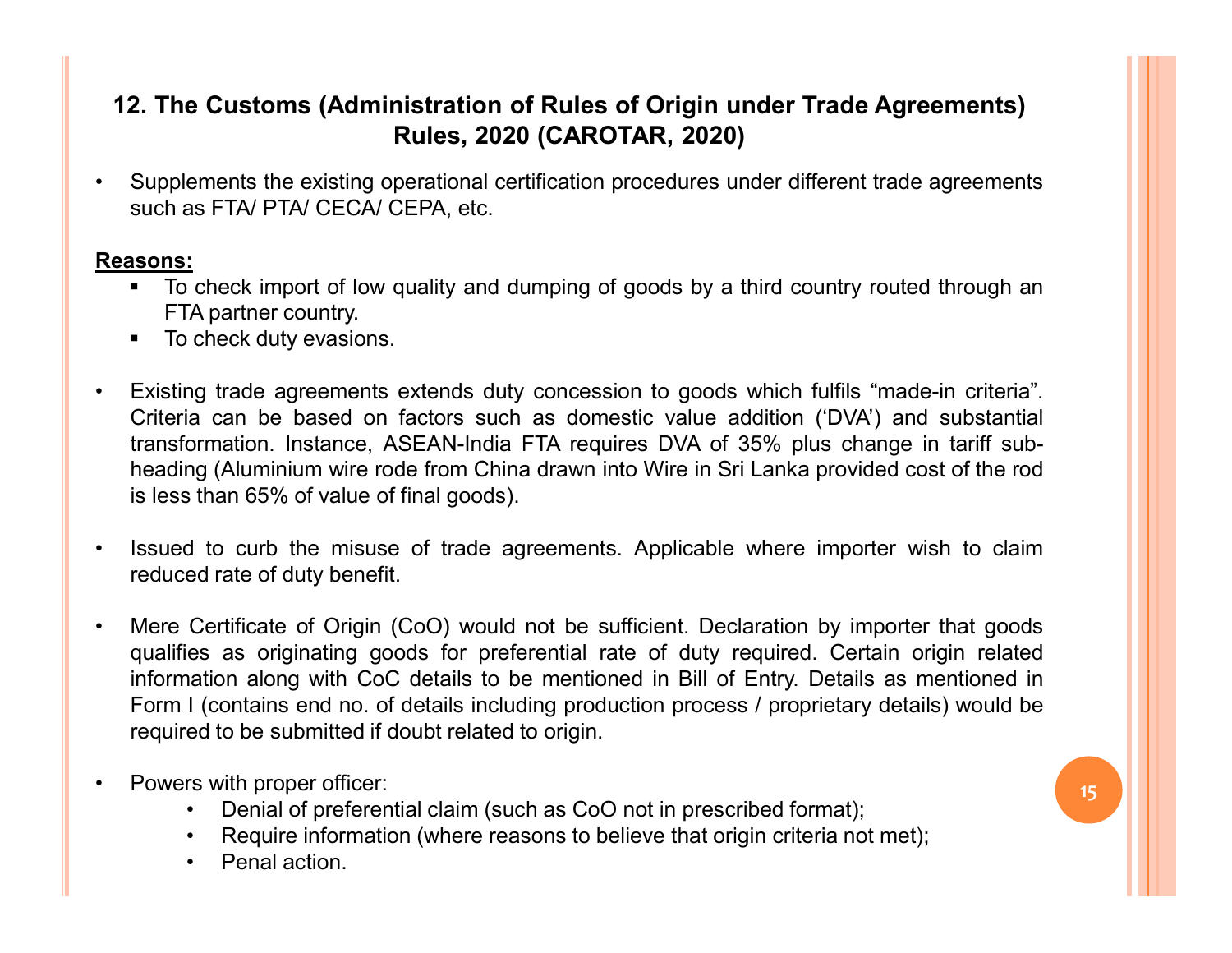## **13. SC stayed Gujarat HC judgment invalidating Pre-<br>
Import Condition and Gujarat HC granted interim stay<br>
from any coercive action<br>
• Exemptions from IGST vide notification no. 79/2017- Customs dated<br>
13.10.2017 was gran** 13. SC stayed Gujarat HC judgment invalidating Pre-<br>
Import Condition and Gujarat HC granted interim stay<br>
from any coercive action<br>
Exemptions from IGST vide notification no. 79/2017- Customs dated<br>
13.10.2017 was granted 13. SC stayed Gujarat HC judgment invalidating Pre-<br>
Import Condition and Gujarat HC granted interim stay<br>
from any coercive action<br>
• Exemptions from IGST vide notification no. 79/2017- Customs dated<br>
13.10.2017 was grant **13. SC stayed Gujarat HC judgment invali**<br> **Import Condition and Gujarat HC granted**<br> **from any coercive action**<br>
Exemptions from IGST vide notification no. 79/2017<br>
13.10.2017 was granted subject to pre-import condition. **13. SC stayed Gujarat HC judgment invalidating Pre-**<br> **Import Condition and Gujarat HC granted interim stay**<br> **from any coercive action**<br>
• Exemptions from IGST vide notification no. 79/2017- Customs dated<br>
13.10.2017 wa **13. SC stayed Gujarat HC judgment invalidating Pre-**<br> **Import Condition and Gujarat HC granted interim stay**<br> **from any coercive action**<br>
Exemptions from IGST vide notification no. 79/2017- Customs dated<br>
13.10.2017 was 13. SC stayed Gujarat HC judgment invalidating Pre-<br>
Import Condition and Gujarat HC granted interim stay<br>
from any coercive action<br>
Exemptions from IGST vide notification no. 79/2017- Customs dated<br>
13.10.2017 was granted 13. SC stayed Gujarat HC judgment invalidating Pre-<br>
Import Condition and Gujarat HC granted interim stay<br>
from any coercive action<br>
• Exemptions from IGST vide notification no. 79/2017- Customs dated<br>
13.10.2017 was gran 13. SC stayed Gujarat HC judgment Invalidating<br>
Import Condition and Gujarat HC granted interim<br>
from any coercive action<br>
Exemptions from IGST vide notification no. 79/2017- Custon<br>
13.10.2017 was granted subject to pre-i 13. SC stayed Gujarat HC judgment invalidating Pre-Import Condition and Gujarat HC granted interim stay from any coercive action

- 
- 
- **From any coercive action**<br>
 Exemptions from IGST vide notification no. 79/2017- Customs dated<br>
13.10.2017 was granted subject to pre-import condition.<br>
 Later vide notification no. 1/2019- Customs dated 10.01.2019, cond **From any coercive action**<br>
Exemptions from IGST vide notification no. 79/2017- Customs dated<br>
13.10.2017 was granted subject to pre-import condition.<br>
Later vide notification no. 1/2019- Customs dated 10.01.2019, conditio • Exemptions from IGST vide notification no. 79/2017- Customs dated<br>
13.10.2017 was granted subject to pre-import condition.<br>
• Later vide notification no. 1/2019- Customs dated 10.01.2019, condition of<br>
pre-import was rem Exemptions from IGST vide notification no. 79/2017- Cu<br>13.10.2017 was granted subject to pre-import condition.<br>Later vide notification no. 1/2019- Customs dated 10.01.2019,<br>pre-import was removed.<br>DRI issued SCNs by narrow 13.10.2017 was granted subject to pre-import condition.<br>
Later vide notification no. 1/2019- Customs dated 10.01.2019, condition of<br>
pre-import was removed.<br>
• DRI issued SCNs by narrowly interpreting that only after all i Later vide notification no. 1/2019- Customs dated 10.01.2019, condition of<br>pre-import was removed.<br>DRI issued SCNs by narrowly interpreting that only after all imports are<br>ompleted before exports against advance authorisat including the sub-judice before supreme Court (SLP No. 33803/2019).<br>
• DRI issued SCNs by narrowly interpreting that only after all imports are<br>
• one co-relation, exemption from IGST on imports can be granted.<br>
• Gujarat • DRI issued SCNs by narrowly interpreting that only after all imports are completed before exports against advance authorisation and there is one to one co-relation, exemption from IGST on imports can be granted.<br>• Gujara From the coercive action, exemption in the case of R/SCA 14558 of 2018 quashed pre-import<br>
• Gujarat High Court in the case of R/SCA 14558 of 2018 quashed pre-import<br>
• Term pre-import is not defined in FTP policy. It can
- 
- 
- 
- Fraying for interim relief.<br>
The co-relation, exemption from IGST on imports can be grant<br>
Gujarat High Court in the case of R/SCA 14558 of 2018 quas<br>
condition for intervening period.<br>
Term pre-import is not defined in FT
- 
- 
-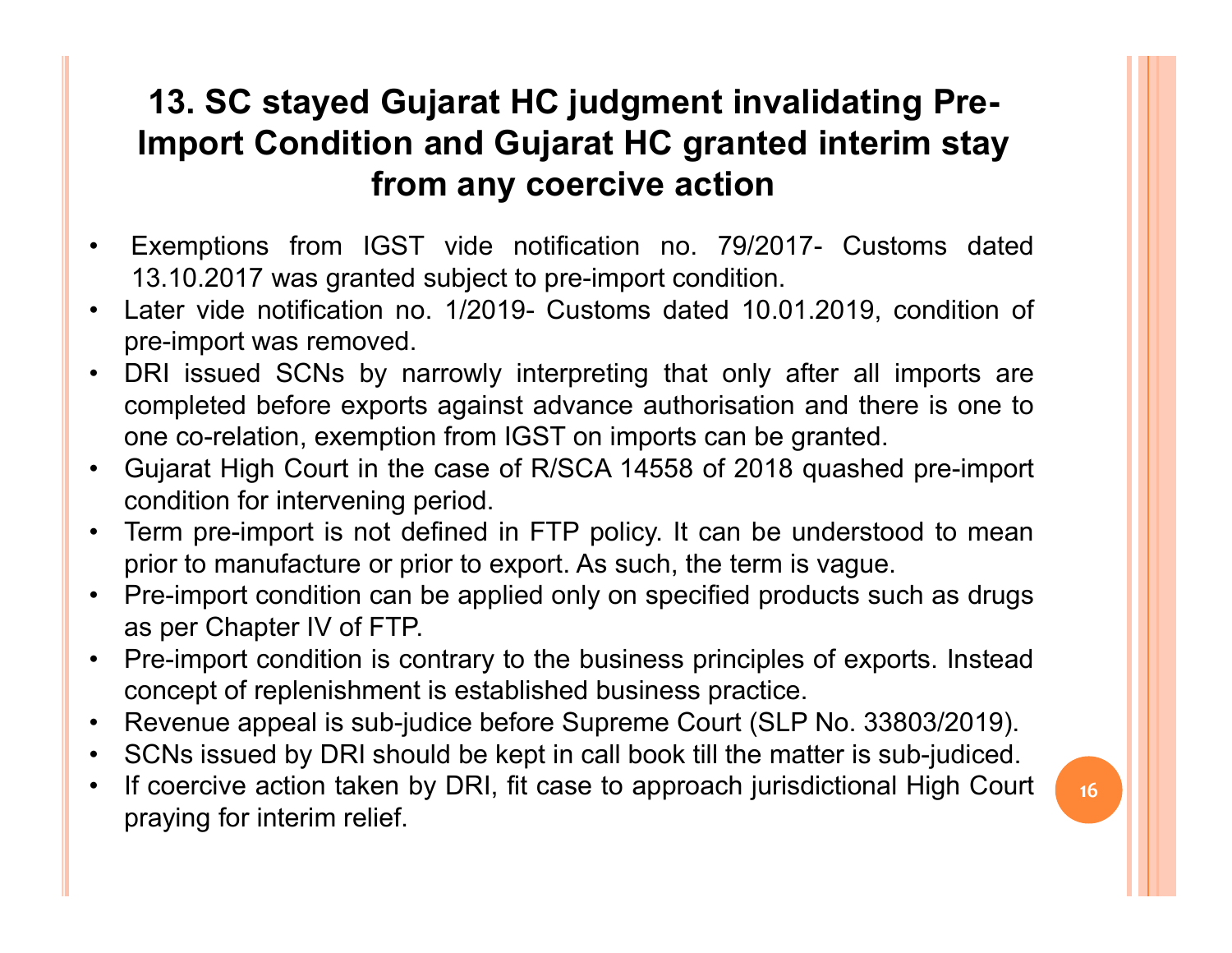## **13. IGST Refunds along with Advance<br>
Authorization benefit<br>
• Rule 96(10) prohibits Refund of IGST alongside imports against AA benefit,<br>
• Even though BCD exemption can be claimed).<br>
• Even though the wordings seems to 13. IGST Refunds along with Advance**<br>**Authorization benefit**<br>Rule 96(10) prohibits Refund of IGST alongside imports against AA benefit,<br>etc. (though BCD exemption can be claimed).<br>Even though the wordings seems to be *qu* **13. IGST Refunds along with Advance**<br> **Authorization benefit**<br>
• Rule 96(10) prohibits Refund of IGST alongside imports against AA benefit,<br>
• Even though BCD exemption can be claimed).<br>
• Department image wordings seems **13. IGST Refunds along with Advance**<br> **Authorization benefit**<br>
• Rule 96(10) prohibits Refund of IGST alongside imports against AA benefit,<br>
• etc. (though BCD exemption can be claimed).<br>
• Even though the wordings seems • IGST Refunds along with Advance<br>
• Authorization benefit<br>
• 96(10) prohibits Refund of IGST alongside imports against AA benefit,<br>
(though BCD exemption can be claimed).<br>
is import to take wordings seems to be *quo* pers • IGST Refunds along with Advance<br>
• 96(10) prohibits Refund of IGST alongside imports against AA benefit,<br>
(though BCD exemption can be claimed).<br>
In though the wordings seems to be *quo* person but actually *quo* export<br> **13. IGST Refunds along with Advance**<br> **Authorization benefit**<br>
• Rule 96(10) prohibits Refund of IGST alongside imports against AA benefietc. (though BCD exemption can be claimed).<br>
• Even though the wordings seems to be 13. IGST Refunds along with Advance Authorization benefit

- 
- consignment. **Authorization benefit**<br>
• 96(10) prohibits Refund of IGST alongside imports against AA benefit,<br>
(though BCD exemption can be claimed).<br>
In though the wordings seems to be *quo* person but actually *quo* export<br>
ignment.<br>
- 
- -
	-
	-
- -
- THE TREATION BOTTENTS INCREDITED THE SUPPLICE (10) prohibits Refund of IGST alongside imports against AA beneft und BCD exemption can be claimed).<br>
Supply the wordings seems to be *quo* person but actually *quo* exponent.<br> • 96(10) prohibits Refund of IGST alongside imports against AA benefit,<br>
(though BCD exemption can be claimed).<br>
in though the wordings seems to be *quo* person but actually *quo* export<br>
ignment.<br>
ignment<br>
ignment insisti amount involved would be lesser. Get BOE re-assessed as per S.<br>
The CD exemption can be claimed).<br>
and back, no mechanism provided to take back ITC/Cash;<br>
imeline to claim refund of ITC may have expired;<br>
imeline to claim dight the wordings seems to be *quo* person but actually *quo* export<br>
ent.<br>
In this is and back, no mechanism provided to take back ITC/Cash;<br>
Ineline to claim refund of ITC may have expired;<br>
Incline to claim refund of I Figure 1.1 The Matter of the Present and Matter of the Present in the particle of the pack it coincil and back, to mechanism provided to take back ITC/Cash;<br>imeline to claim refund of ITC may have expired;<br>it is:<br>it also t Frament insisting pay-back of IGST refund with interest.<br>
• If paid back, no mechanism provided to take back ITC/Cash;<br>
• Timeline to claim refund of ITC may have expired;<br>
• No LUT may have been applied.<br>
• Approach HC ch minimizing pay and the the think minimizing<br>
ineline to claim refund of ITC may have expired;<br>
ilo LUT may have been applied.<br>
ies:<br>
16 LUT may have been applied.<br>
16 Sepproach HC challenging the validity of rule [Watson P imeline to claim provided to take back ITC/Cash;<br>imeline to claim refund of ITC may have expired;<br>lo LUT may have been applied.<br>**Example 11 All and Solution** Section 1.1 All and Solveton Challenging the validity of rule [
	-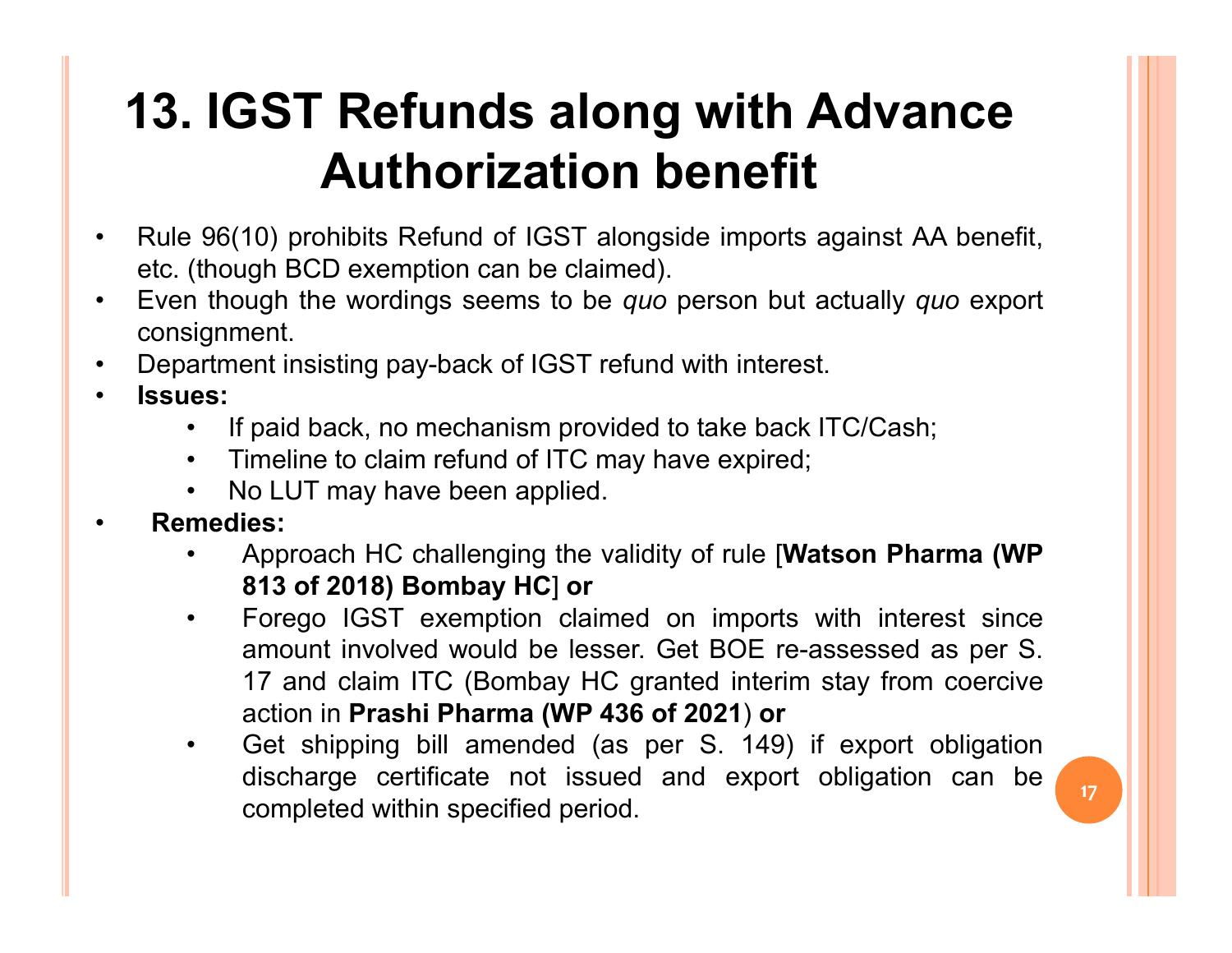## **13. Gujarat HC judgment on grant of IGST<br>
refund on import against EPCG authorisation<br>
• Additional duties of Customs was exempt in pre-GST regime on imports<br>
• Under GST, from 1st July, 2017 till 12<sup>th</sup> October, 2017, n 13. Gujarat HC judgment on grant<br>fund on import against EPCG aut<br>Additional duties of Customs was exempt in pre-GST r<br>against EPCG authorization;<br>Under GST, from 1st July, 2017 till 12<sup>th</sup> October, 2017, no e<br>on imports a 13. Gujarat HC judgment on grant of IGST**<br> **refund on import against EPCG authorisation**<br>
• Additional duties of Customs was exempt in pre-GST regime on imports<br> **against EPCG authorization;**<br>
• Under GST, from 1<sup>st</sup> Jul **13. Gujarat HC judgment on grant of IGST**<br>**fund on import against EPCG authorisation**<br>Additional duties of Customs was exempt in pre-GST regime on imports<br>against EPCG authorization;<br>Under GST, from 1<sup>st</sup> July, 2017 till **13. Gujarat HC judgment on grant of IGST**<br> **refund on import against EPCG authorisation**<br>
Additional duties of Customs was exempt in pre-GST regime on imports<br>
against EPCG authorization:<br>
Under GST, from 1<sup>st</sup> July, 201 **13. Gujarat HC judgment on grant of**<br>**fund on import against EPCG autho**<br>Additional duties of Customs was exempt in pre-GST regim<br>against EPCG authorization;<br>Under GST, from 1st July, 2017 till 12<sup>th</sup> October, 2017, no e 13. Gujarat HC judgment on grant of IGST refund on import against EPCG authorisation

- 
- 
- 
- **13. Gujarat HC judgment on grant of IGST**<br> **refund on import against EPCG authorisation**<br>
 Additional duties of Customs was exempt in pre-GST regime on imports<br>
against EPCG authorization;<br>
 Under GST, from 1<sup>st</sup> July, **13. Gujarat HC judgment on grant of IGST<br>fund on import against EPCG authorisation**<br>Additional duties of Customs was exempt in pre-GST regime on imports<br>against EPCG authorization;<br>Under GST, from 1st July, 2017 till 12<sup></sup> **13. Gujarat HC judgment on grant of IGST<br>fund on import against EPCG authorisation**<br>Additional duties of Customs was exempt in pre-GST regime on imports<br>against EPCG authorization;<br>Under GST, from 1<sup>st</sup> July, 2017 till 1 **IST COMBATE THE SIMUST THE SIMURE TO THE SIMULATE SIMULATE SERVIDE Additional duties of Customs was exempt in pre-GST regime on imports against EPCG authorization;<br>Under GST, from 1<sup>st</sup> July, 2017 till 12<sup>th</sup> October, 20 Fefund on import against EPCG authorisation**<br>
• Additional duties of Customs was exempt in pre-GST regime on imports<br>
• Under GST, from 1st July, 2017 till 12<sup>th</sup> October, 2017, no exemption of IGST<br>
on imports against EP Example 211 Trust and Survive in the Contribution<br>Additional duties of Customs was exempt in pre-GST regime on<br>against EPCG authorization;<br>On imports against EPCG authorization was granted.<br>Notification no. 79/2017- Custom • Additional duties of Customs was exempt in pre-GST regime on imports<br>
against EPCG authorization;<br>
• Under GST, from 1<sup>st</sup> July, 2017 till 12<sup>th</sup> October, 2017, no exemption of IGST<br>
• nimports against EPCG authorization against EPCG authorization;<br>
Under GST, from 1<sup>st</sup> July, 2017 till 12<sup>th</sup> October, 2017, no exemption of IGST<br>
on imports against EPCG authorization was granted.<br>
• Notification no. 79/2017 - Customs dated 13<sup>th</sup> October, Under GST, from 1<sup>st</sup> July, 2017 till 12<sup>th</sup> October, 2017, no exer<br>on imports against EPCG authorization was granted.<br>Notification no. 79/2017- Customs dated 13<sup>th</sup> October, 201<br>granting exemption prospectively.<br>FTP essen on imports against EPCG authorization was granted.<br>
• Notification no. 79/2017- Customs dated 13<sup>th</sup> October, 2017 was issued<br>
granting exemption prospectively.<br>
• FTP essential zero rates the imports against EPCG authoriz Notification no. 79/2017- Customs dated 13<sup>th</sup> October, 2017 was issued<br>granting exemption prospectively.<br>FTP essential zero rates the imports against EPCG authorization.<br>Notification is issued in exercise of powers confer • FTP essential zero rates the imports against EPCG authorization.<br>
Notification is issued in exercise of powers conferred by S. 25 of Customs<br>
Act to implement such policy. As such, the notification is a not a notificatio • Notification is issued in exercise of powers conferred by S. 25 of Customs<br>
Act to implement such policy. As such, the notification is a not a notification<br>
• twas held that even for the intervening period, notification
- 
- 
- 
- interest. Act to implement such policy. As such, the notification is<br>simpliciter but has a larger purpose to serve.<br>It was held that even for the intervening period, notification<br>clarificatory or curative in nature.<br>It was directed

- 
-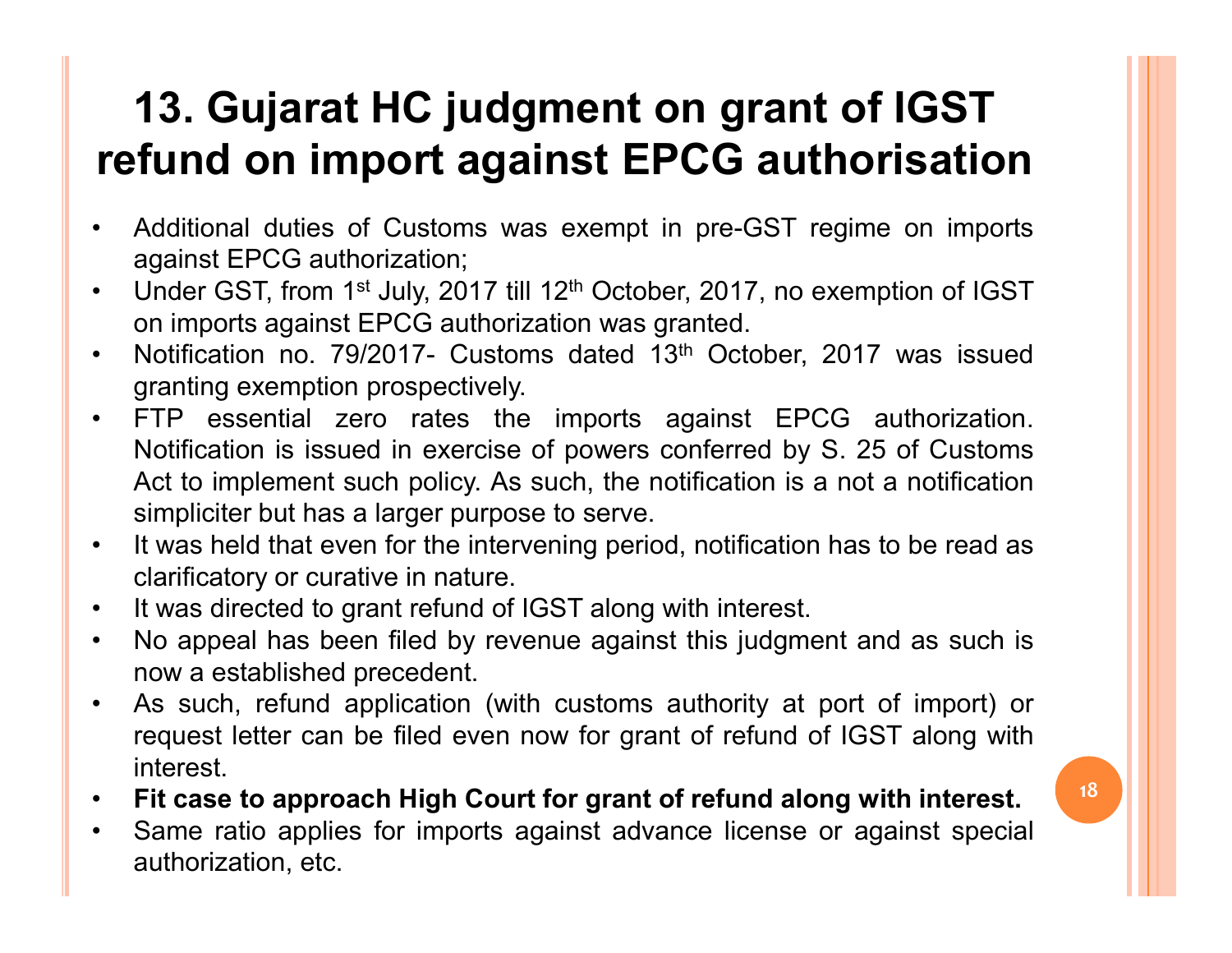## 14. Union Budget 2021

- **14. Union Budget 2021**<br>• Confiscation of goods entered for exportation<br>under wrongful claim of remission or refund of<br>any duty or tax: **14. Union Budget 2021**<br>Confiscation of goods entered for exportation<br>under wrongful claim of remission or refund of<br>any duty or tax;<br>Import duties on several goods have been **14. Union Budget 2021**<br>Confiscation of goods entered for e<br>under wrongful claim of remission or<br>any duty or tax;<br>Import duties on several goods ha<br>changed in a calibrated manner to a **14. Union Budget 2021**<br>• Confiscation of goods entered for exportation<br>under wrongful claim of remission or refund of<br>any duty or tax;<br>• Import duties on several goods have been<br>changed in a calibrated manner to encourage 14. Union Budget 2021<br>
Confiscation of goods entered for exportation<br>
under wrongful claim of remission or refund of<br>
any duty or tax;<br>
Import duties on several goods have been<br>
changed in a calibrated manner to encourage<br> **14. Union Budget 2021**<br>Confiscation of goods entered for expo<br>under wrongful claim of remission or refu<br>any duty or tax;<br>Import duties on several goods have<br>changed in a calibrated manner to enco<br>manufacture in India.<br>Pen 14. Union Budget 2021<br>
• Confiscation of goods entered for exportation<br>
under wrongful claim of remission or refund of<br>
any duty or tax;<br>
• Import duties on several goods have been<br>
changed in a calibrated manner to encour
- 
- Confiscation of goods entered for exportation<br>
under wrongful claim of remission or refund of<br>
any duty or tax;<br>
Import duties on several goods have been<br>
changed in a calibrated manner to encourage<br>
manufacture in India.<br> Colliscation of goods entered for exportation<br>under wrongful claim of remission or refund of<br>any duty or tax;<br>Import duties on several goods have been<br>changed in a calibrated manner to encourage<br>manufacture in India.<br>Penal any duty or tax;<br>any duty or tax;<br>Import duties on several goods have been<br>changed in a calibrated manner to encourage<br>manufacture in India.<br>Penalty in case where any person has obtained<br>any invoice by fraud, etc. to utili any duty or tax,<br>
Import duties on several goods have been<br>
changed in a calibrated manner to encourage<br>
manufacture in India.<br>
Penalty in case where any person has obtained<br>
any invoice by fraud, etc. to utilize Input Tax • Import duties of several goods have been<br>
changed in a calibrated manner to encourage<br>
manufacture in India.<br>
• Penalty in case where any person has obtained<br>
any invoice by fraud, etc. to utilize Input Tax<br>
Credit on th document in a calibrated manner to encodiage<br>manufacture in India.<br>Penalty in case where any person has obtained<br>any invoice by fraud, etc. to utilize Input Tax<br>Credit on the basis of such invoice for<br>discharging any duty manuacture in mula.<br>Penalty in case where any person has obtain<br>any invoice by fraud, etc. to utilize Input T<br>Credit on the basis of such invoice is<br>discharging any duty or tax on goods, unc<br>claim of refund of any duty or
- documents may be done directly on the common  $\sqrt{19}$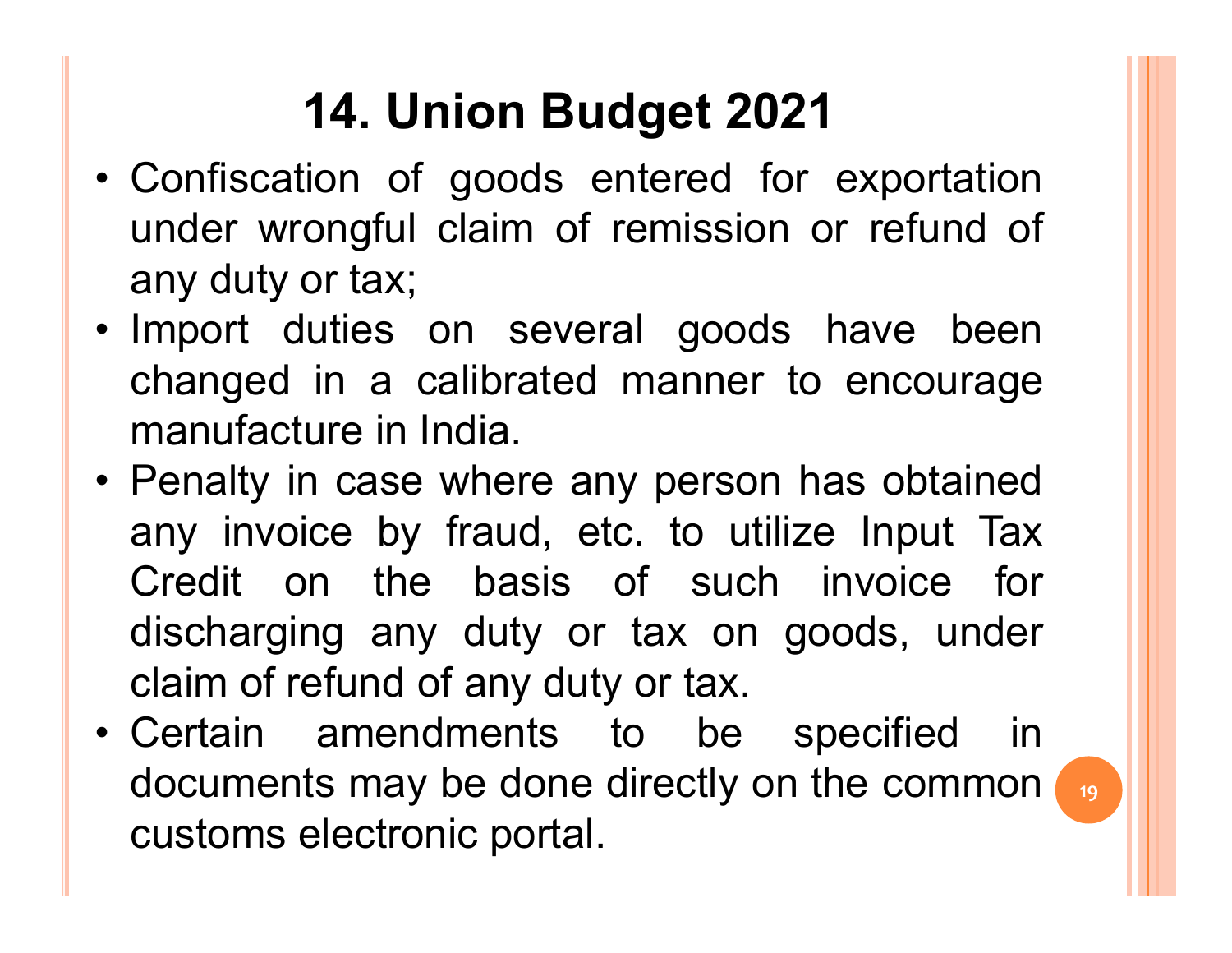## 14. Union Budget 2021

- 14. Union Budget 2021<br>• Common customs electronic portal for facilitating<br>registration, filing of BOE, shipping bills, etc. to be notified<br>alongside service of orders, summons, notices etc. among **14. Union Budget 2021**<br>Common customs electronic portal for facilitating<br>registration, filing of BOE, shipping bills, etc. to be notified<br>alongside service of orders, summons, notices etc. among<br>other mediums used for suc **14. Union Budget 2021**<br>Common customs electronic portal for facilitating<br>registration, filing of BOE, shipping bills, etc. to be notified<br>alongside service of orders, summons, notices etc. among<br>other mediums used for suc **14. Union Budget 2021**<br>Common customs electronic portal for facilitating<br>registration, filing of BOE, shipping bills, etc. to be notified<br>alongside service of orders, summons, notices etc. among<br>other mediums used for suc 14. Union Budget 2021<br>• Common customs electronic portal for facilitating<br>registration, filing of BOE, shipping bills, etc. to be notified<br>alongside service of orders, summons, notices etc. among<br>other mediums used for suc **14. Union Budget 2021**<br>Common customs electronic portal for facilitating<br>registration, filing of BOE, shipping bills, etc. to be notified<br>alongside service of orders, summons, notices etc. among<br>other mediums used for suc **14. Union Budget 2021**<br>Common customs electronic portal for facilitating<br>registration, filing of BOE, shipping bills, etc. to be notified<br>alongside service of orders, summons, notices etc. among<br>other mediums used for suc **14. Union Budget 2021**<br>
• Common customs electronic portal for facilitating registration, filing of BOE, shipping bills, etc. to be notified alongside service of orders, summons, notices etc. among other mediums used for **14. Union Budget 2021**<br>Common customs electronic portal for facilitating<br>registration, filing of BOE, shipping bills, etc. to be notified<br>alongside service of orders, summons, notices etc. among<br>other mediums used for su Common customs electronic portal for facilitating<br>registration, filing of BOE, shipping bills, etc. to be notified<br>alongside service of orders, summons, notices etc. among<br>other mediums used for such service.<br>Exemption gra
- 
- registration, filing of BOE, shipping bills, e<br>alongside service of orders, summons, no<br>other mediums used for such service.<br>Exemption granted under S. 25(1) shall b<br>March falling immediately after two years<br>such grant, un For the mediums used for summons, notices etc. among<br>
ther mediums used for such service.<br>
• Exemption granted under S. 25(1) shall be valid upto 31<sup>st</sup><br>
March falling immediately after two years from the date of<br>
such gra
- other mediums used for such service.<br>
Exemption granted under S. 25(1) shall be valid upto 31<sup>st</sup><br>
March falling immediately after two years from the date of<br>
such grant, unless otherwise specified, varied or rescinded.<br>
T Exemption granted under S. 25(1) shall be valid upto 31<sup>st</sup><br>March falling immediately after two years from the date of<br>such grant, unless otherwise specified, varied or rescinded.<br>Two-year time limit, further extendable by March falling immediately after two years from the date of<br>such grant, unless otherwise specified, varied or rescinded.<br>Two-year time limit, further extendable by one year by the<br>Commissioner, for completion of any proceed such grant, unless otherwise specified, varied or rescinded.<br>Two-year time limit, further extendable by one year by the<br>Commissioner, for completion of any proceedings under<br>this act which would culminate in issuance of a Two-year time limit, further extendable by one year by the Commissioner, for completion of any proceedings under this act which would culminate in issuance of a notice under S. 28.<br>BOE needs to be presented before the end